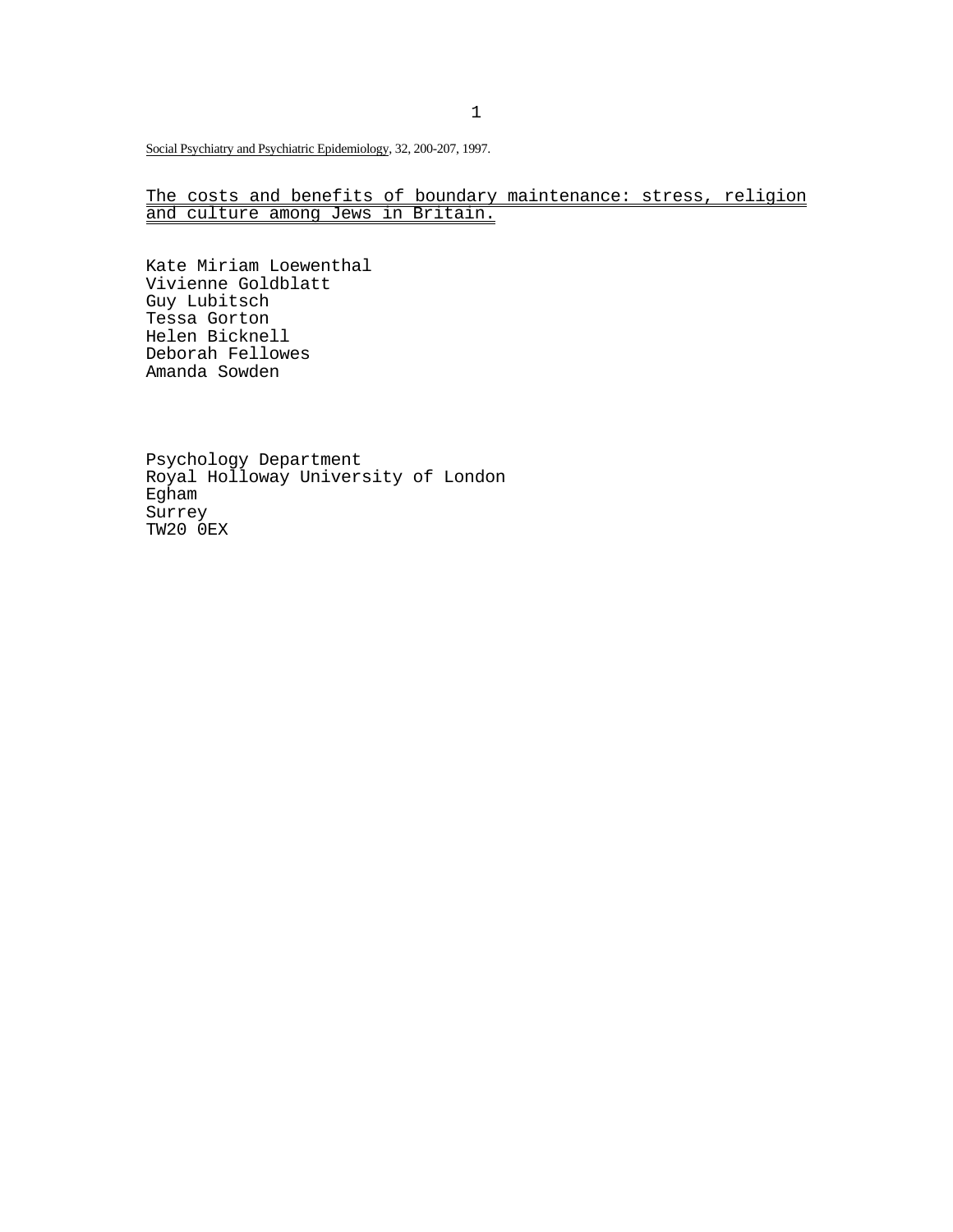# The costs and benefits of boundary maintenance: stress, religion and culture among Jews in Britain.

## Summary

This paper examined stress among two groups of orthodox Jews suggested to differ in the strength of the boundary of their religious group. Comparisons were made between the two groups, and with urban and rural groups studied by other researchers. Proportions of boundary-maintenance events (events whose threat had been caused or exacerbated by Jewishness), of severe events, and proportions and rates of regular, irregular and disruptive events were examined. Boundary maintenance events were higher among the more religiously-orthodox-affiliated group, and among whom religious observance was indeed reported to be higher. It was suggested that conditions of higher boundary-maintenance would be associated with higher rates and proportions of regular events, and lower rates and proportions of irregular and disruptive events. Generally, the analyses supported this expectation. Boundary-maintenance events themselves were somewhat less severe, though not less likely to be irregular or disruptive than other events. Depression was shown to be unrelated to boundary-maintenance events, and (surprisingly) unrelated to contextual threat when the effects of irregularitydisruption were controlled. Depression was however strongly related to irregular and disruptive events. The results are compared with those of related work, and suggest that the general lowering effect of affiliation to a religious group may be partly explained by the effects of boundary-maintenance which involves stress, but of a less depressogenic kind than the disruptive stress associated with conditions of low/no boundarymaintenance. The findings have implications for understanding the relations between culture and mental disorder.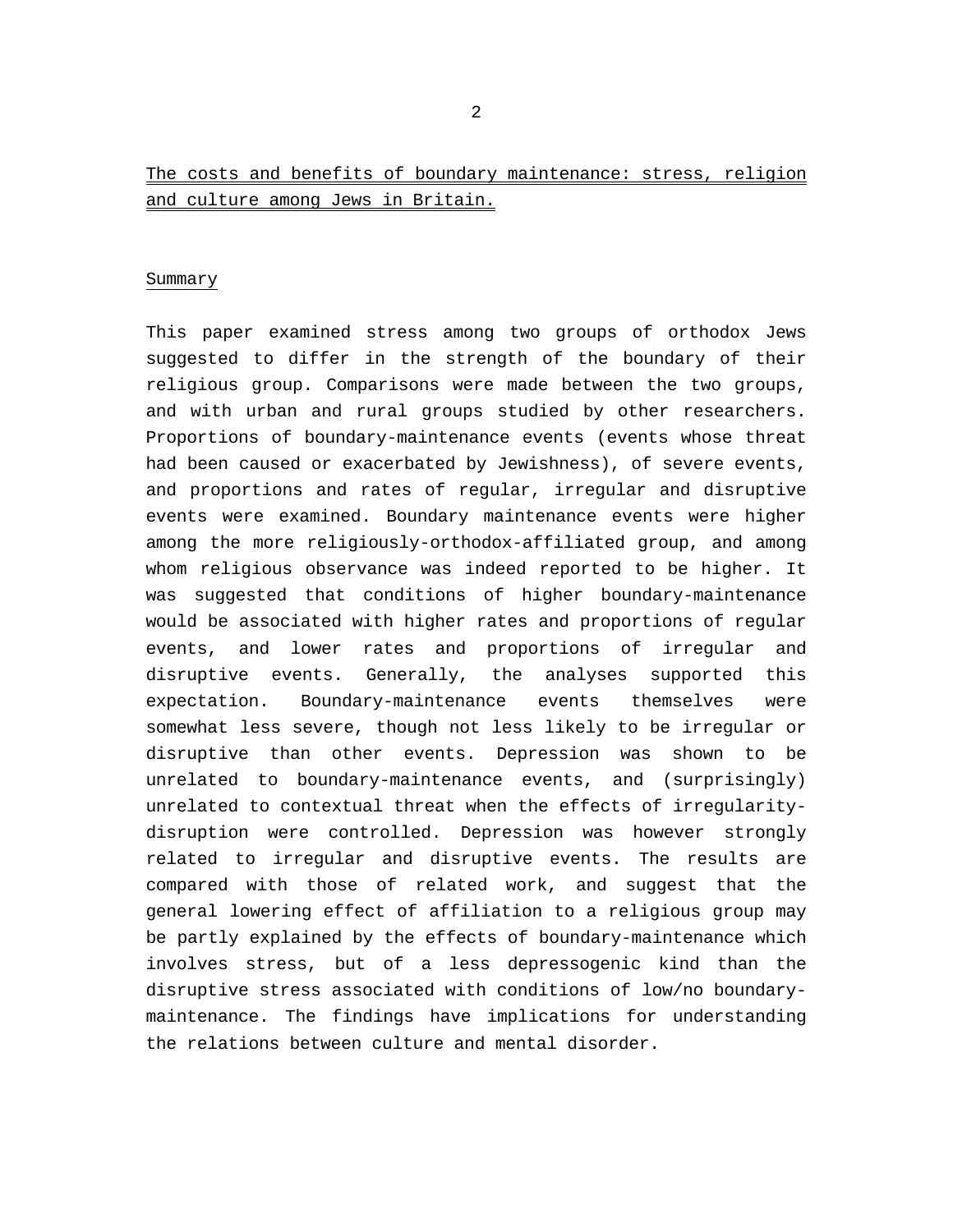The question underlying this paper is whether the stresses involved in maintaining group rules (religious standards) are greater than the stresses involved in living without such rules.

Boundary-maintenance is a term used freely in psychological, social-psychological and social-scientific writing. It refers to activities used to maintain separation between one system and another, where the separation may be between individuals or between groups. Boundaries are conventions - rules - preventing overlapping of groups (English & English, 1958; Worsley, 1970; Katzir, 1982; Jelen, 1990; Sivin, 1991).

A number of distinguished social scientists and theorists have considered the relations between forms of social life, particularly rituals and social relations, and social structures (Durkheim, 1933, 1951; Levi-Strauss, 1963; Douglas, 1966; Turner, 1969; Martin, l981). The preoccupation of such theorists has been with social change, a topic with which we are not directly concerned here. However, the theorists have been concerned with forms of social structure and we star with the classic lead of Durkheim (1933) who contrasted traditional social groups with complex industrial societies, the former involving clear definitions of roles and rules (organic solidarity) than the latter more complex forms of social organisation. The groups we studied, "traditionally-" and "strictly-" orthodox Jews, were living in London in the complex society of Britain in the 1990s. While to some extent they may emulate the traditional social groups defined by Durkheim, they may resemble more closely (each group to a differing extent) what Turner (1969) has described as an effort after communitas - "community of more or less equal individuals submitting to the general authority of ritual elders", which may occur in large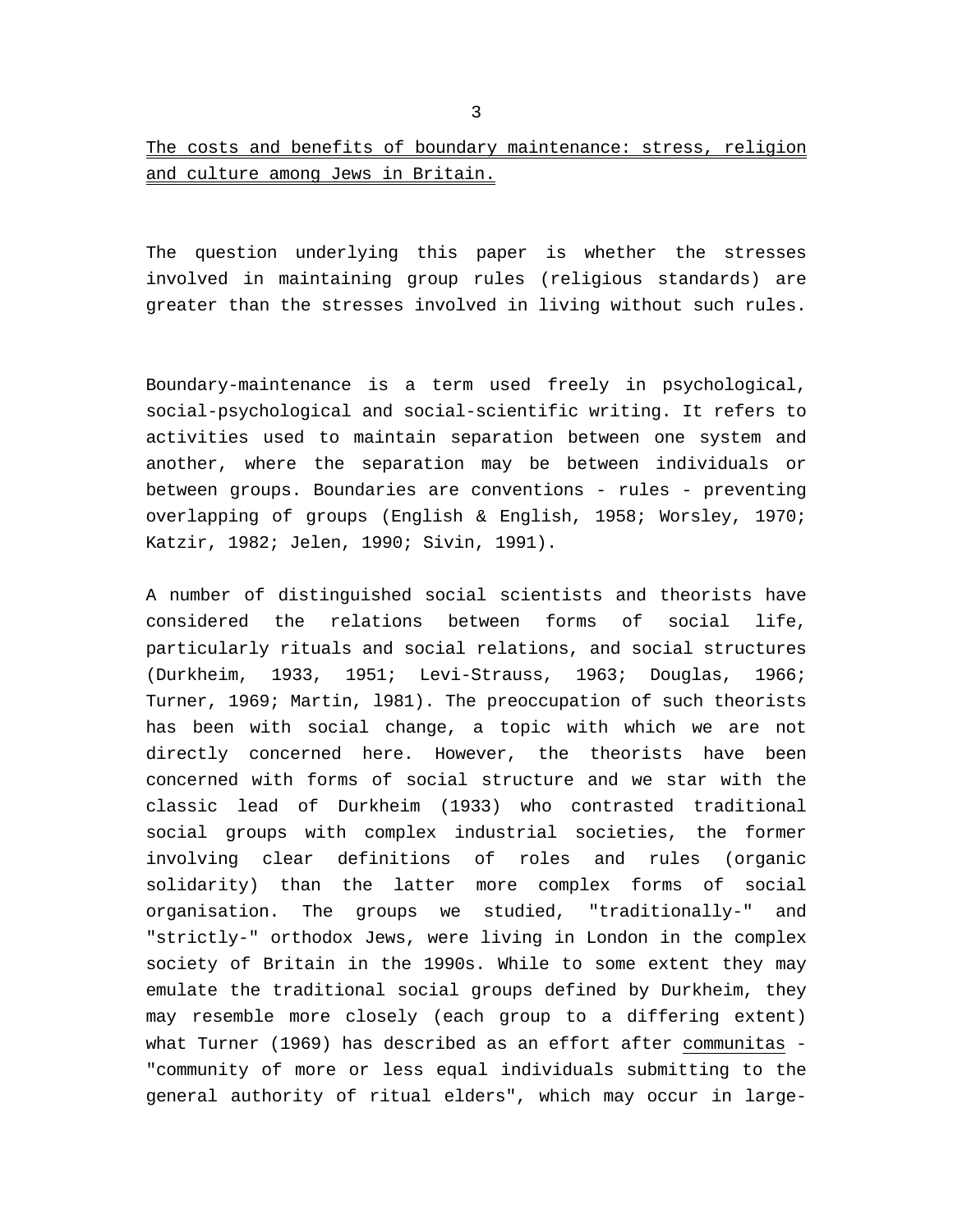scale complex societies.

Martin (1981) has pointed out that the "preference for boundary and balance involves dynamic tension rather than ... static formalism". Douglas (1966) describes of boundaries as places of danger, involving activities which maintain the distinction between the pure and the polluted. In this paper we wish to consider whether the tension and danger inherent in boundarymaintenance has any detectable effect upon mental health.

Durkheim (1951) has developed the most influential ideas regarding social structure and psychopathology. Durkheim distinguished three forms of suicide: egoistic, the result of under-integration with the group; altruistic, resulting from over-integration, and anomic suicide. Anomy (rootlessness, lack of belonging) is a regular feature in modern society, and results in a lack of social influence in individual passions, leaving them without any checks. Anomy derives from man's activities lacking regulation and his consequent sufferings. Durkheim's thinking led to the suggestions that suicide and depression may be low in religious groups where social support is good (Pescosolido & Georgiana, 1989) and where belief in the meaning and purpose of suffering is high (Stack, 1992). Durkheim's thinking thus leads to the suggestion that boundarymaintenance activities, which involve regulation of life, confirmation of group belonging, and purpose, may involve less suffering than living in conditions of anomy.

Of the two groups of Jews we studied, it is suggested that the traditionally-orthodox, while by definition traditional, live in a more open relationship with the wider complex society than do the generally enclave communities of the strictly-orthodox. In this paper we also made some comparisons with other traditional religious groups, as well as with others with no known religious affiliation. We suggest a continuum regarding strength of group boundary, ranging from religious enclaves at one extreme (strong boundaries), through religious affiliates not living in enclaves

4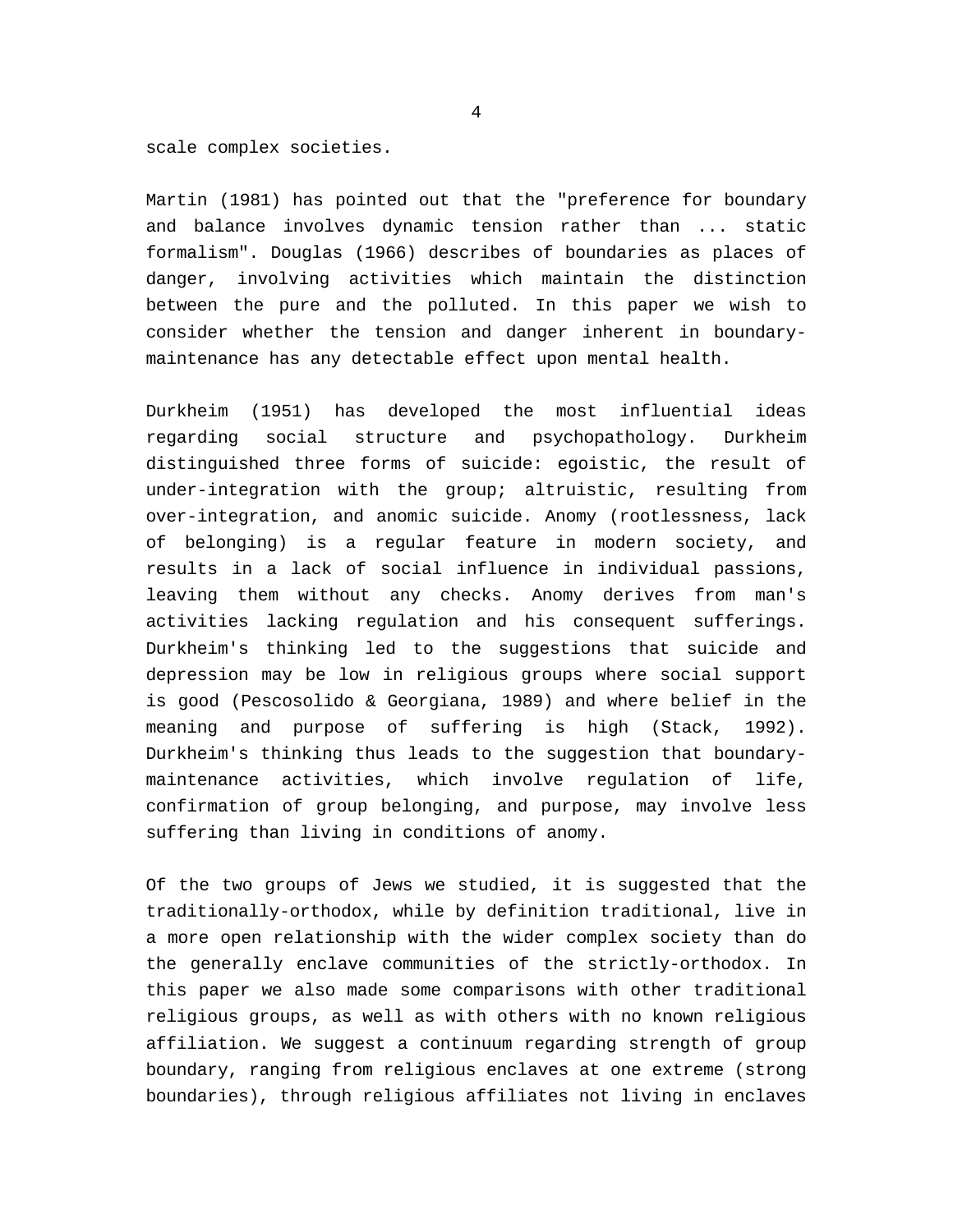(moderate boundaries), to those with no affiliation (weak or no boundaries).

Maintaining boundaries may be both costly and beneficial. In this paper we examine the costs and benefits of boundary maintenance among orthodox Jews in Britain, in terms of stress.

As we conducted life-events stress interviews among orthodox Jews in Britain in the early 1990s, it appeared that life-events had often been caused or their threat exacerbated by the subject's Jewishness. For example, we heard of difficulties associated with observing Jewish religious precepts such as job loss resulting from Sabbath observance; we heard of economic and health difficulties associated with very large family size among the strictly orthodox; we heard of interpersonal difficulties resulting from failure to uphold rules and norms, particularly those governing marriage and sexuality; we heard of the fear aroused by the Iraqui missile attacks on Israel in the Gulf War among holocaust survivors or those with relatives in Israel; and we heard of ugly anti-semitic incidents in Britain. It also appeared that we were hearing very relatively little of the types of events reported in studies in communities in which there are fewer or no rules governing marriage and family life and religious observance: events such as marital break-up, family violence, promiscuity and lack of care.

Stress caused or exacerbated by Jewishness and Jewish observance may be seen as the cost of Jewish boundary maintenance. Is such a cost offset by lower levels of the types of stress which may occur in conditions of weak or absent boundaries? Thus the general question is how levels and types of stress relate to conditions of high and low boundary maintenance.

We addressed this question by first delineating three aspects of stress.

The first aspect of stress we call (Jewish) boundary-

 $\sim$  5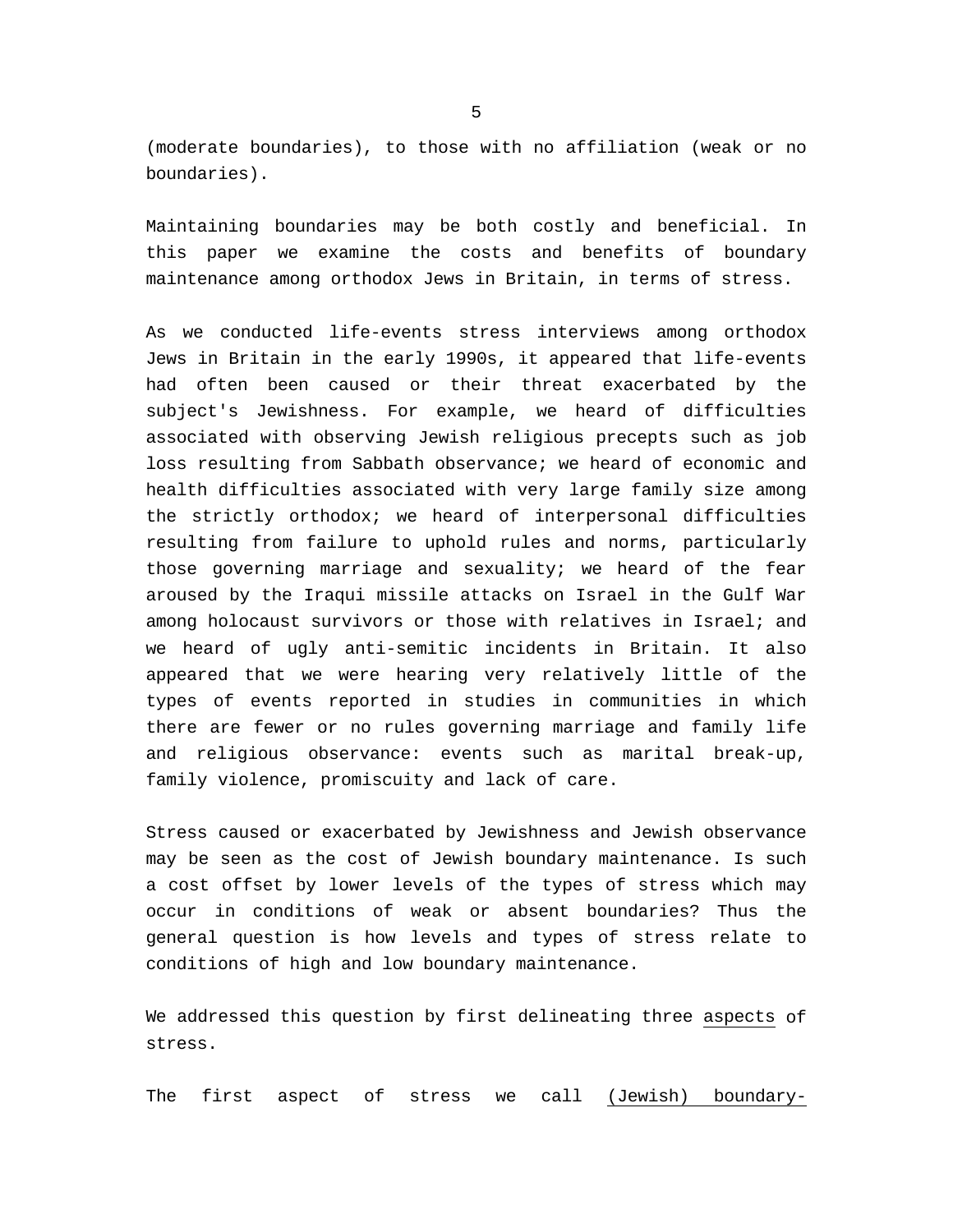maintenance. This involves threat caused or exacerbated by the person's Jewishness or Jewish observance. This may be voluntary, as when a person decides that they are going to observe the Sabbath even if this threatens their employment or livelihood, or involuntary as when the victim of an anti-semitic attack. Boundary-maintenance events may thus involve a proactive or reactive relationship to threat from without. They involve regulation, purpose and/or confirmation of group membership.

The second aspect of stress is contextual threat. Following Brown & Harris (1978, 1989), this is defined, for any given life-event or difficulty, as the threat that would be experienced by the average person with the same background and in the same circumstances. In this paper, we focus on long-term threat, that which pertains two or more weeks after an event, showing no sign of immediate abating.

The third aspect of stress is regularity versus irregularity and disruptiveness (Prudo, Harris & Brown, 1984). Life-events involve social role transitions, and some transitions are standard, found and expected in all populations (such as birth, marriage death). These are regular. Other transitions are irregular, less standard transitions, such as changing social ties. Other transitions are disruptive, in which the social fabric is threatened through neglect or disruptions such as assaults, burglaries, divorce or unnatural death. Prudo et al found relatively higher rates of regular events among women living in conditions of higher social integration (crofting, churchgoing women in the Hebrides), and higher rates of irregular and disruptive events among women

living in conditions of lower social integration (non-crofting, non-churchgoing Hebrideans, and women in Camberwell, London). Gaminde, Uria, Padro, Querejeta & Ozamiz (1993) in a study in the Basque country also showed higher rates of disruptive (severe) among women in conditions suggesting lower integration with the traditional lifestyle. It is therefore suggested that this aspect of stress (regularity) may therefore be reflected in

 $\sim$  6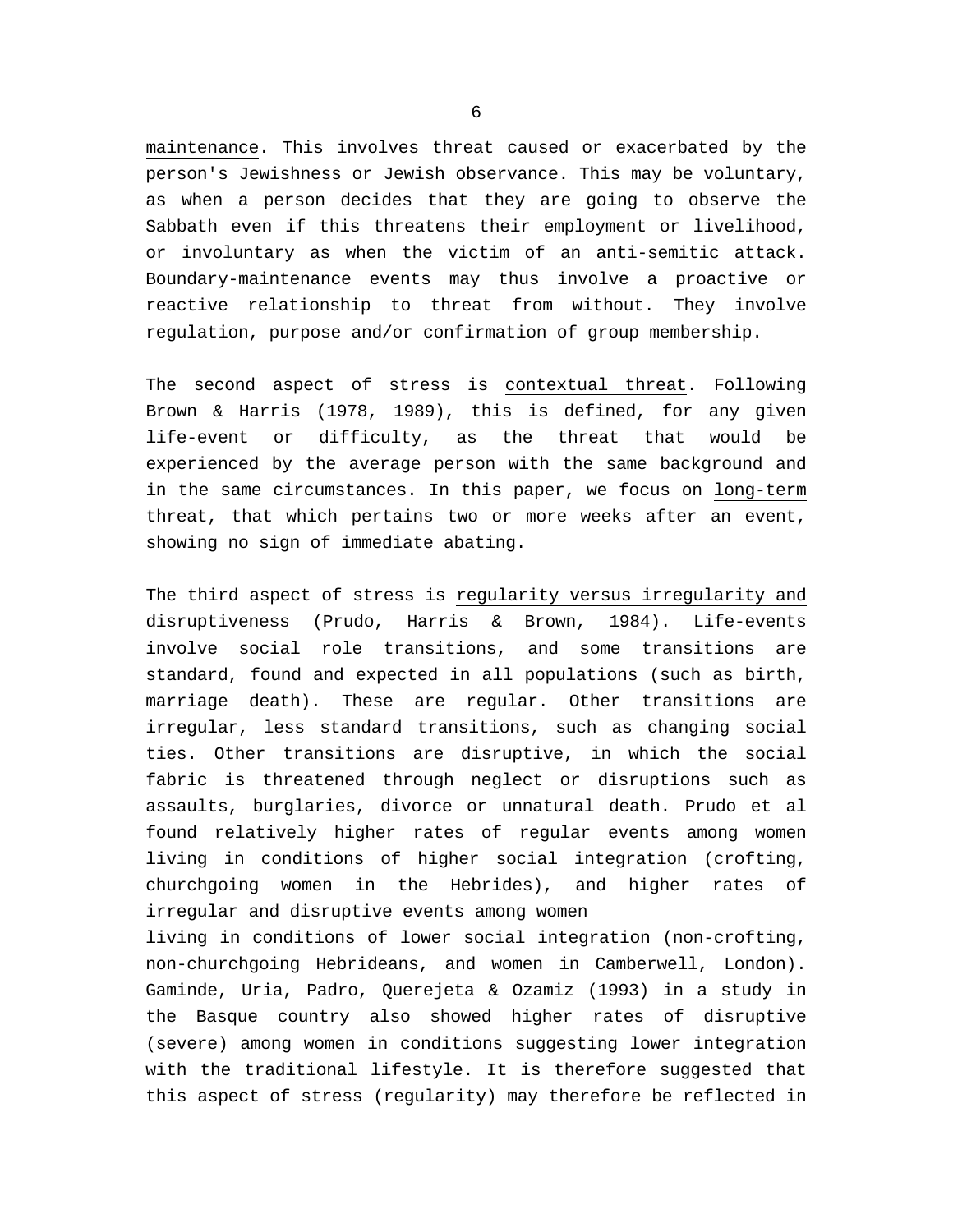conditions of high and low boundary-maintenance.

We considered data from the two groups of Jews interviewed: those affiliated to strictly-orthodox synagogues, and those affiliated to traditionally-orthodox synagogues. The former are more likely to live in one of several relatively small geographical areas, to adhere more strictly to the requirements of Jewish law, to live close to amenities that will facilitate this adherence (such as synagogues, shops selling kosher food, schools providing an acceptable level of Jewish education, ritual bath-houses and so on. The strictly-orthodox have less contact with non-Jews and non-Jewish culture and entertainment: for example many will not have television. We suggest that the former maintain stronger boundaries than the latter, and we attempted to validate this suggestion by examining the proportion of boundary-maintenance ("Jewish") stress to other forms of stress in the two groups. We then examined the two other indices of stress (contextual threat, and disruptiveness) to see how these related to boundary-maintenance (religious affiliation) and its events. We also looked at outcome (case depression) in relation to the indices of stress examined ("Jewish" /boundary-maintenance stress, contextual threat, and disruptiveness).

We also compared aspects of our data with data from Prudo et al (1984) involving other groups of people about whom there was sufficient information comparable to that with which we are concerned in this paper.

Religion has been shown to play diverse roles in relation to mental health, both among Jews and among other groups (e.g. Batson, Schoenrade & Ventis, 1993; Loewenthal, 1995). This exploration of the costs and benefits of boundary maintenance is novel, and is important for understanding the relations between religion, forms of social organisation and mental health, perhaps particularly in the case of religious, cultural and ethnic minorities.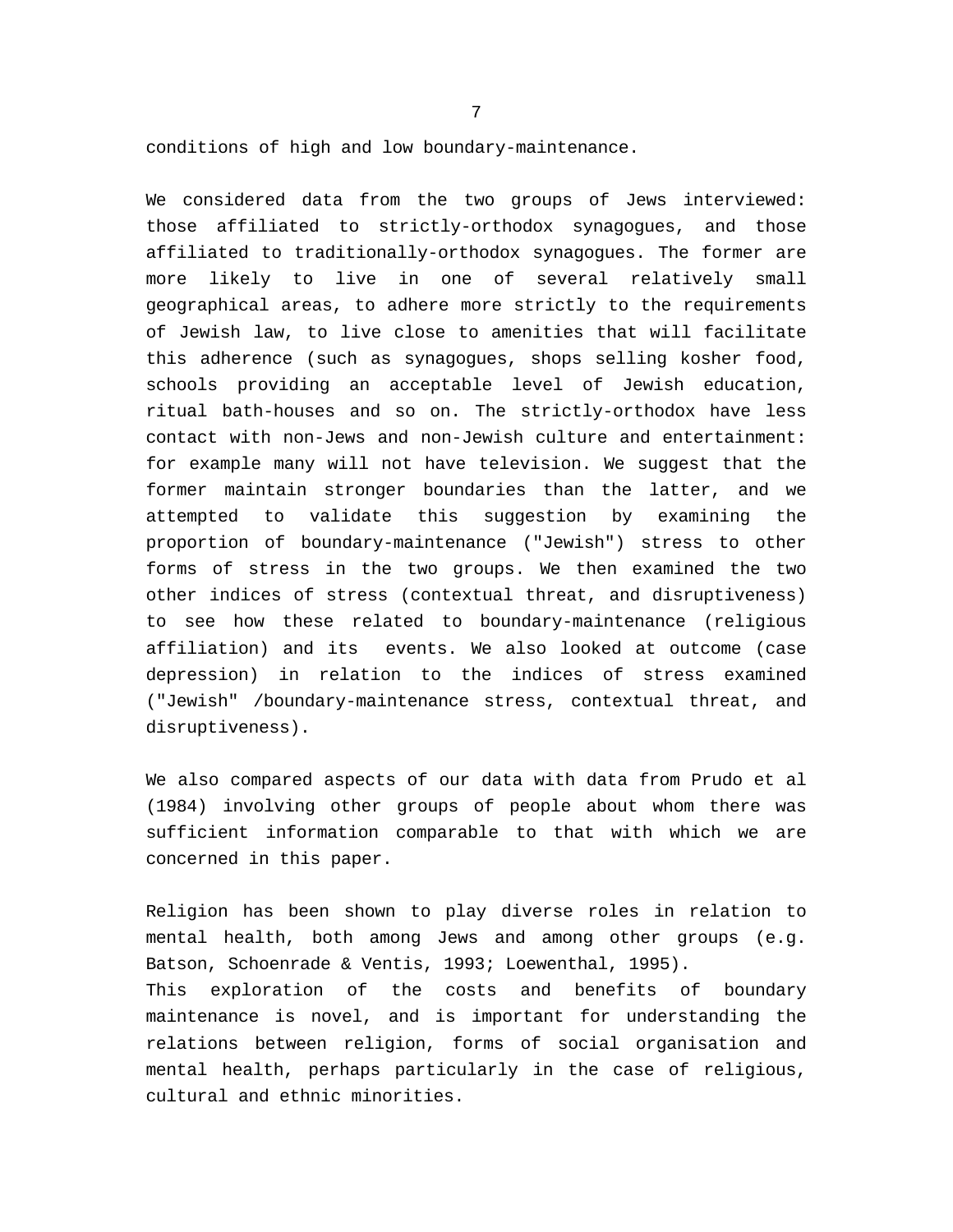### Method

### Subjects

The Jews studied were recruited from orthodox synagogue membership lists (N=339: 182 women and 157 men; mean age 52.4 years). It is estimated that most Jews maintain synagogue affiliation because of the importance attached to Jewish burial which is normally guaranteed to synagogue members and their families (Waterman & Kosmin, 1986).

160 of those interviewed were affiliated to a constituent of the United Synagogue (traditional or middle-orthodox), and 179 were affiliated to a member synagogue of the Union of Orthodox Hebrew Congregations (strictly-orthodox). The terms traditional- and strictly-orthodox refer to the synagogue of affiliation and do not refer directly to level of religious observance which varied within each group. The strictly-orthodox comprised a number of groups espousing somewhat differing philosophies regarding relations with the "outside world", including hasidic and litvish groups advocating minimal contact from a fear of corruption, yekkes advocating good citizenship and pleasantness to all, and Chabad-hasidic advocating outreach. All had in common strict orthodoxy, and the fact that all were living in one of the two strictly-orthodox enclaves in London (Stamford Hill or Golders Green and its environs) having the amenities required for strictly-orthodox living (synagogues, schools, ritual baths, kosher food shops, supplies of religious ritual requirements).

Compared to the middle-orthodox, the strictly-orthodox tend to live in close-knit communities, adhere to the dietary and other religious laws more closely, and are more likely to have large families, to have received more Jewish education and to send their children to Jewish schools (Kosmin & Levy, 1983; Waterman & Kosmin, 1986; Loewenthal et al, 1993). Stable marriage is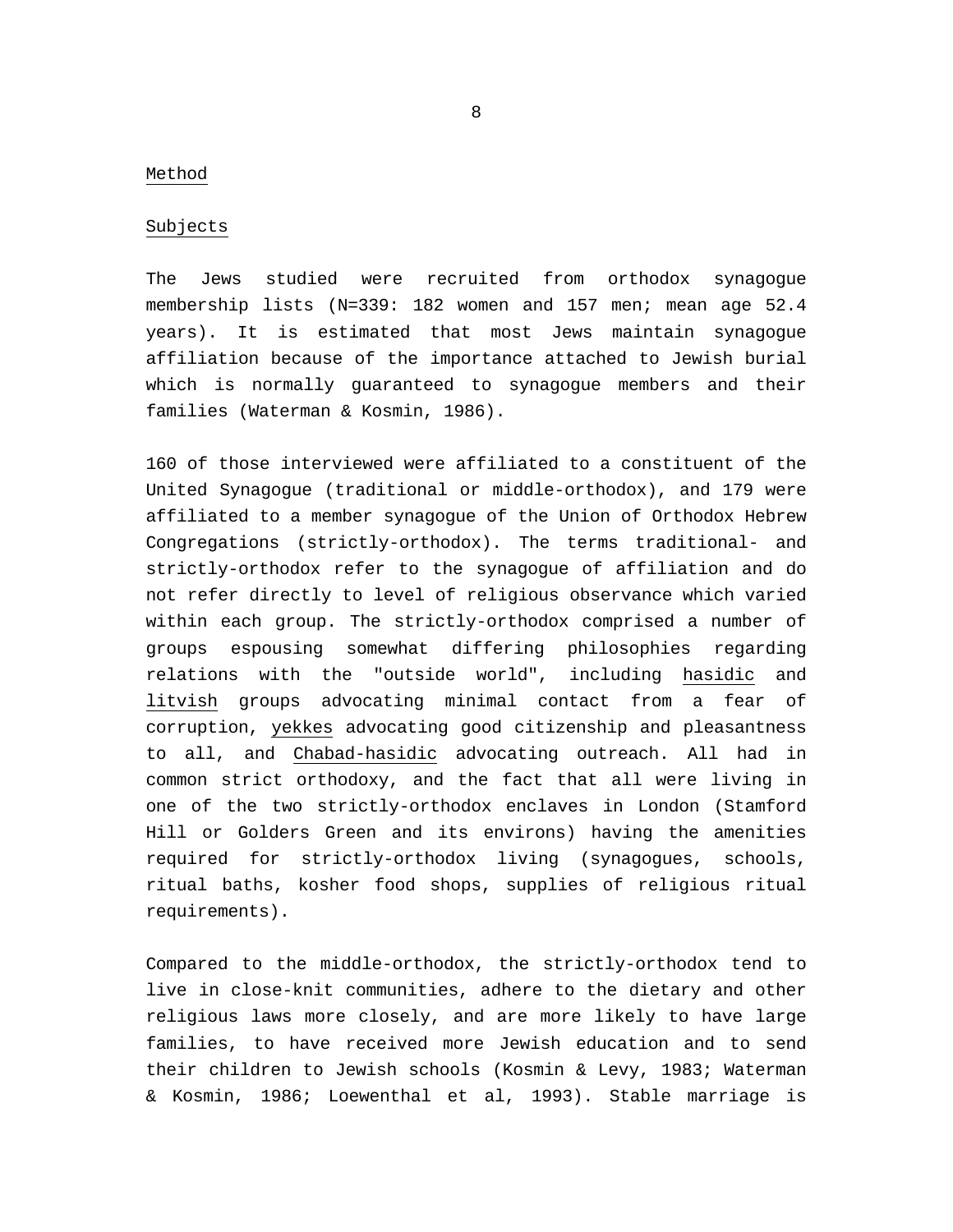fairly normative in both groups, with a strong focus on family life, involving the religious calendar, rites of passage, and the care, education and upbringing of children. Types of employment and social attitudes may differ from those of the general population. Jews are, of course, a minority group and at risk of racist abuse and other disadvantages of minority group status. Many members of the Jewish community (particularly the strictly-orthodox) are survivors of the Nazi holocaust, or the children or grandchildren of survivors.

Subjects were recruited by first writing to and then telephoning one household in five from lists of members of traditional and strictly orthodox synagogues in the greater London area. Available adult household members were asked if they would be interviewed. In 269/460 (58.5%) of households contacted, at least one adult agreed to be interviewed. In 70 of these households, two or more adults were interviewed, usually husband and wife. The sample and its characteristics are described more fully in Loewenthal et al, 1995). In order to undertake this study, it was necessary to obtain approval and consent for the investigation from rabbis and communal leaders; prospective interviewees were prepared to accept this as a sign of our trustworthiness. The most common reason for refusal to participate was "too busy".

#### Measures

The measures used in this study were derived from a stress interview, the LEDS (Life Events and Difficulties Schedule) (Brown & Harris, 1978), slightly modified for use on the target population. The modifications involved the inclusion of questions on: difficulties associated with finding a marriage partner; anti-semitism; involvement with religious cult or missionary groups. Subjects were interviewed about events and difficulties in the 12 months prior to interview, and prior to onset of symptoms where these had been ongoing for more than 12 months.

9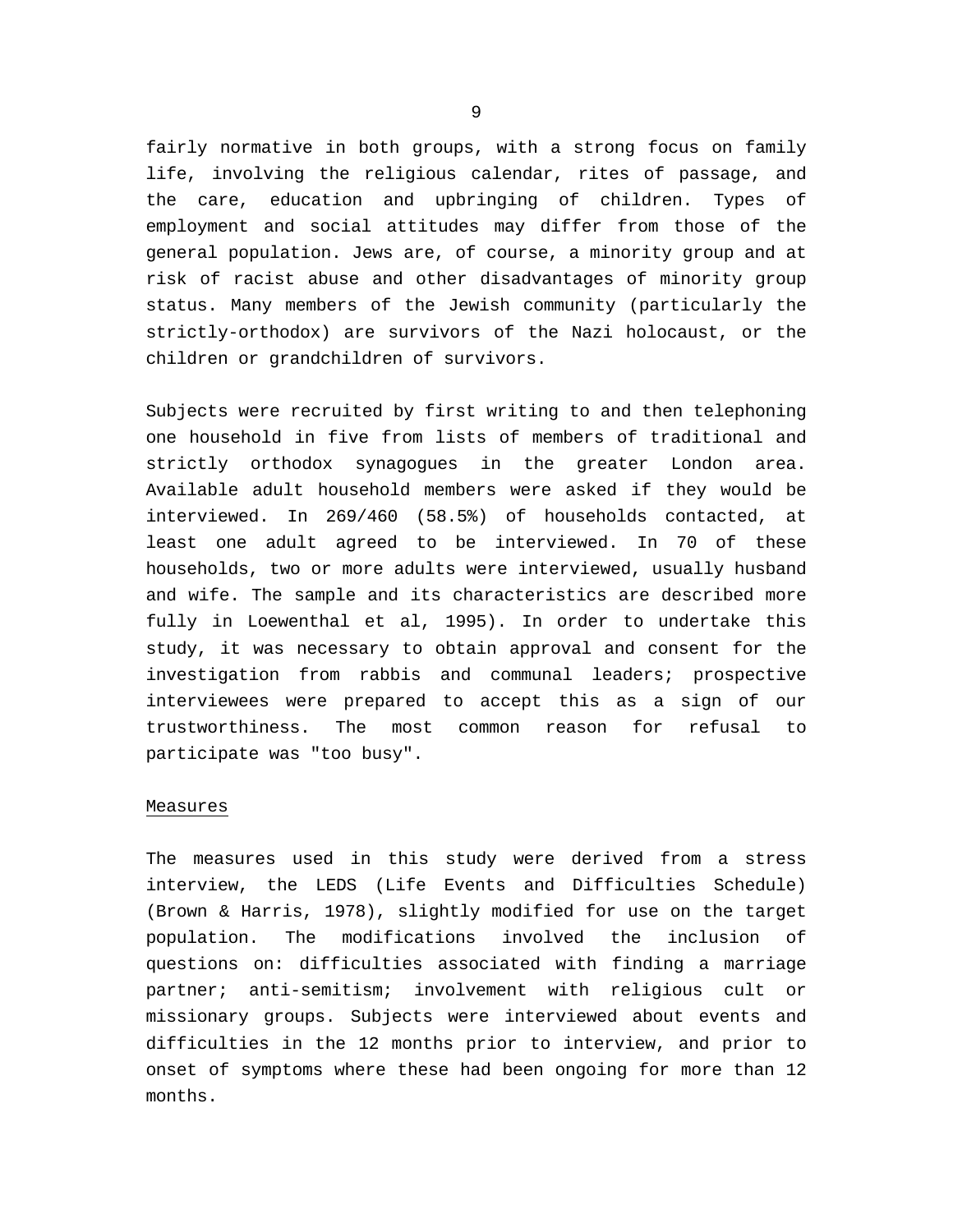Completed interviews were written-up and coded using LEDS coding dictionaries and precedents, consensus meetings, and liaison with Tirril Harris and the Medical Research Council team in the Social Policy department at Royal Holloway University of London. A team of seven collaborated on the interviews and coding; all were trained in the use of the LEDS by Tirril Harris. Since all had some knowledge of the main constructs used in this research, interviews were written-up in such a way that coding of events, difficulties and other independent and mediating variables were done independently of the coding of symptoms.

Other material collected included demographic and biographical information, information on current social circumstances and religious observance, and on current and recent distress and psychiatric symptoms (Loewenthal et al, 1995). Case depression was assessed from symptoms judged to be present from a shortened form of the PSE (Present State Examination: Wing, Cooper & Sartorius, 1974), extended to date onset and offset of symptoms in the 12 months before each interview (Brown & Harris, 1978). The criteria for case depression were: persistent and uncontrollable depressed mood plus four or more of: inefficient thinking, loss of concentration, brooding, loss of interest, hopelessness, suicide plans, self-deprecation, appetite loss, delayed sleep, early waking, retardation. These ("Bedford College") criteria are very similar to DSM-III major depressive disorder.

## Ratings of events

Each event was rated as a Jewish boundary-maintenance event as follows:

 1=the event was caused or its threat exacerbated by the subject's Jewishness or Jewish observance, e.g. anti-semitism, employment and relationship events caused by observance or breaking of religious regulations, events associated with Jewish rites of passage.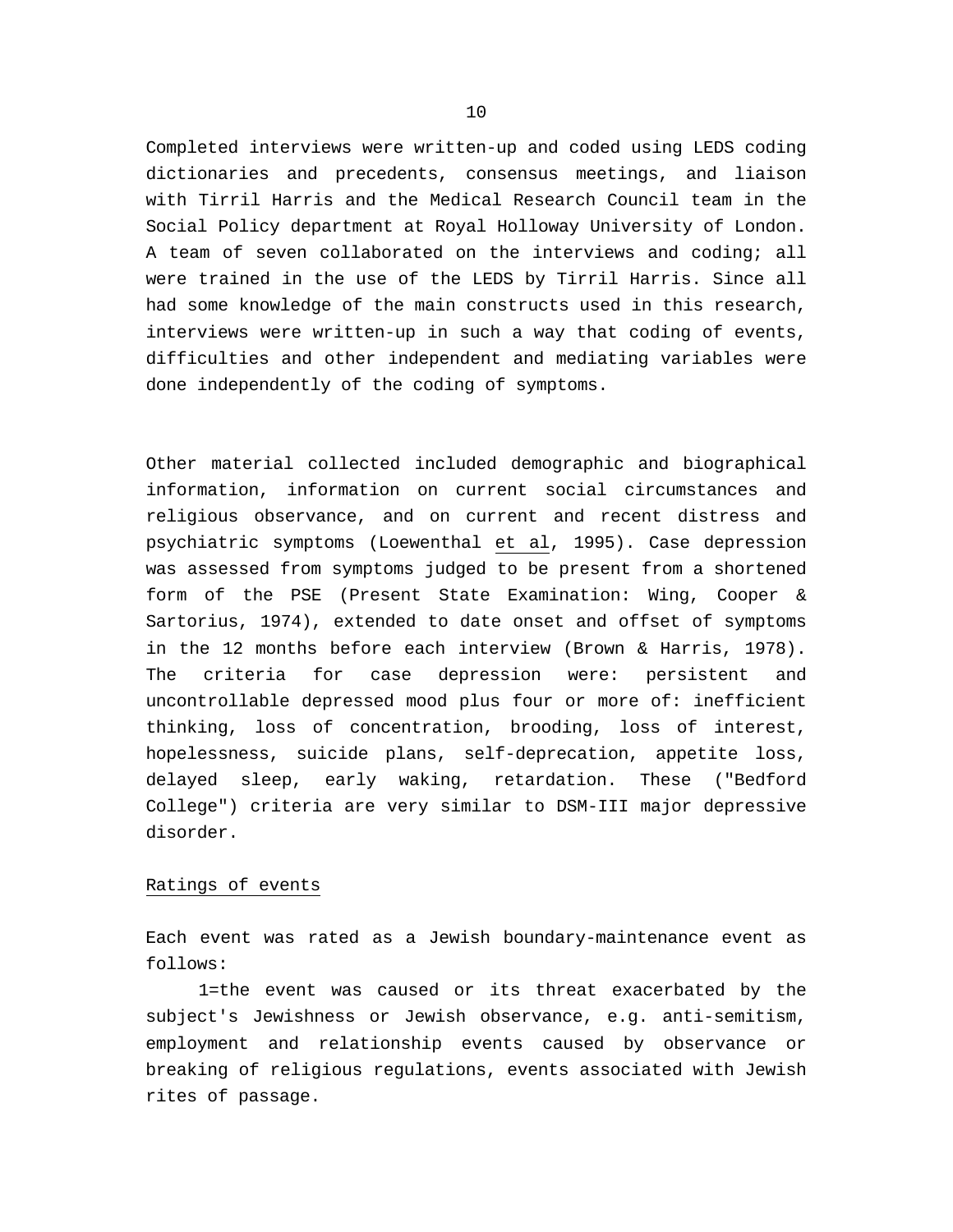0=the event was (probably) not caused nor was its threat exacerbated by the subject's Jewishness or Jewish observance e.g. illness, death, burglary, examinations, most employment, financial and relationship events.

Measures of contextual threat were based on Brown & Harris's (1978) codings of contextual threat and other relevant factors. Contextual threat is the amount of threat which would be experienced by anyone with the background and in the circumstances of the subject. Ratings were made on a 4-point scale, where:

 1=marked threat/unpleasantness 2=moderate threat/unpleasantness 3=some threat/unpleasantness

4=little threat/unpleasantness.

Short-term threat is that experienced in the period following the event immediately afterwards and up to two weeks later. Long-term contextual threat is that experienced two weeks after the event. A severe event is any event rated 1 on long-term contextual threat, or an event rated 2 which is also rated as high-moderate (rather than low-moderate) and which is also focused on the subject (either alone, or jointly with one or more others, rather than on others).

Ratings were also made whether each event was regular, irregular or disruptive, using the guidelines and examples of Prudo, Harris & Brown (1984):

 0=regular event involving standard transitions, found and expected in all populations, such as birth, death, marriage, and associated rites of passage;

 1=irregular event, involving less standard transitions, such as changing social ties, moving house, changing job or work responsibilities;

 2=disruptive event, in which the social order is threatened through neglect or disruption, such as assault, burglary, divorce or unnatural death.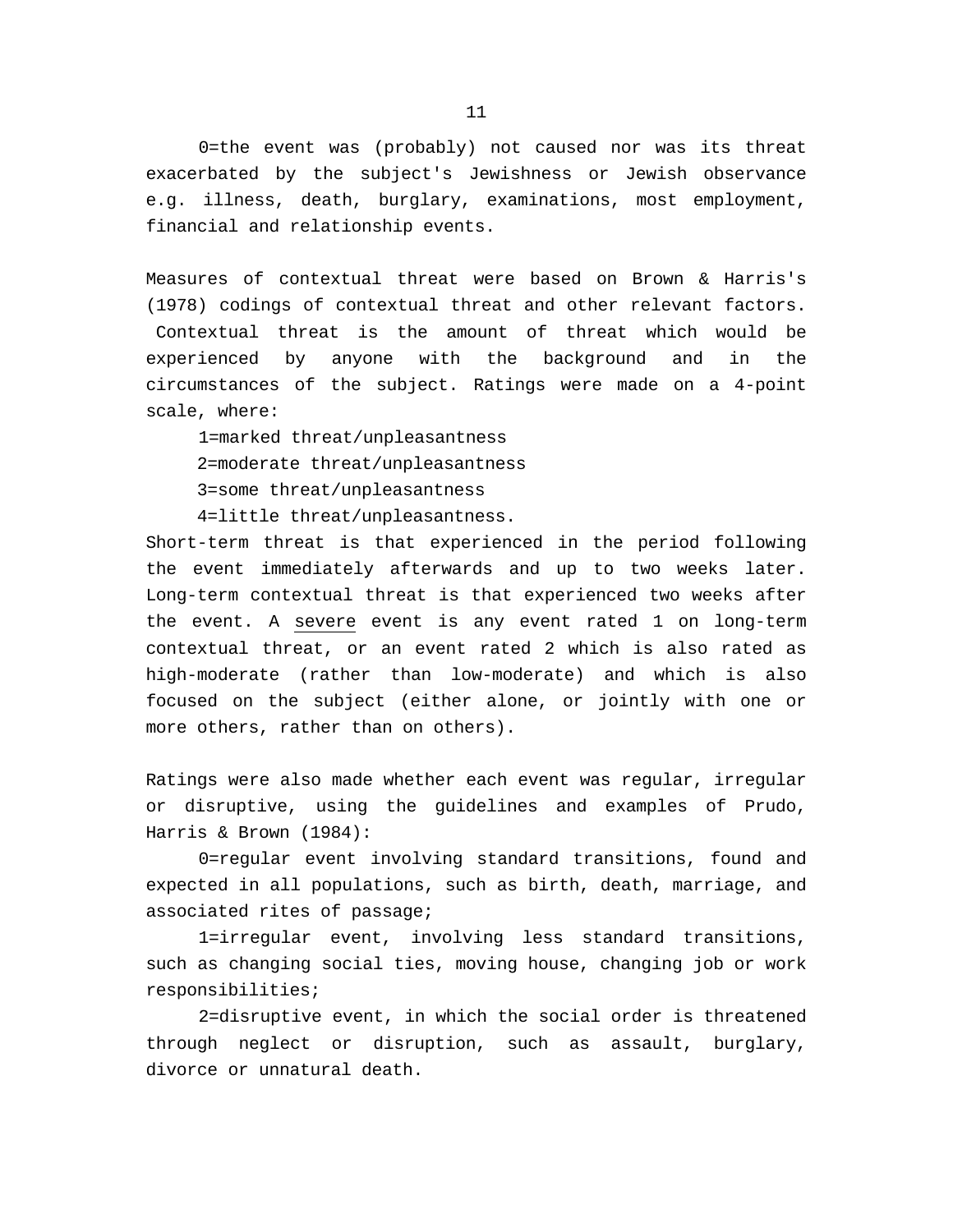Checks on inter-rater reliability showed agreements of 90%, which is similar to the figure of 91% reported by Brown (1989).

### Results

#### 1. Religious observance in the two groups studied.

As a preliminary step, we compared aspects of religious observance by those in the two groups studied. This was necessary to validate the suggestion that those affiliated with the more strictly orthodox Union of Orthodox Hebrew Congregations will report higher levels of religious observance than those affiliated to the ("traditionally-orthodox") United Synagogue, and may thus live in conditions of stricter boundarymaintenance. Table 1 summarises the results of these comparisons, which do show significant differences in the expected direction with respect to each aspect of religious observance reported by the subjects.

## Table 1

 $\overline{\phantom{a}}$  , where  $\overline{\phantom{a}}$ 

 $\overline{\phantom{a}}$  , where  $\overline{\phantom{a}}$ 

# 2. Group differences in Jewish boundary-maintenance, severe and non-severe, and regular, irregular and disruptive events.

Table 2 shows some of the characteristics of the 1125 events reported by the 339 subjects, giving the proportions of severe and non-severe, Jewish boundary-maintenance and other, and regular, irregular and disruptive events. Since analyses of these events involves information from non-independent sources, a second database was constructed by random selection of one subject from each household, and by further random selection of one event from each subject selected. This second database comprised 232 events and all relevant inferential statistics were carried out using this database. Table 2 also enables comparisons with London and Hebridean women examined in other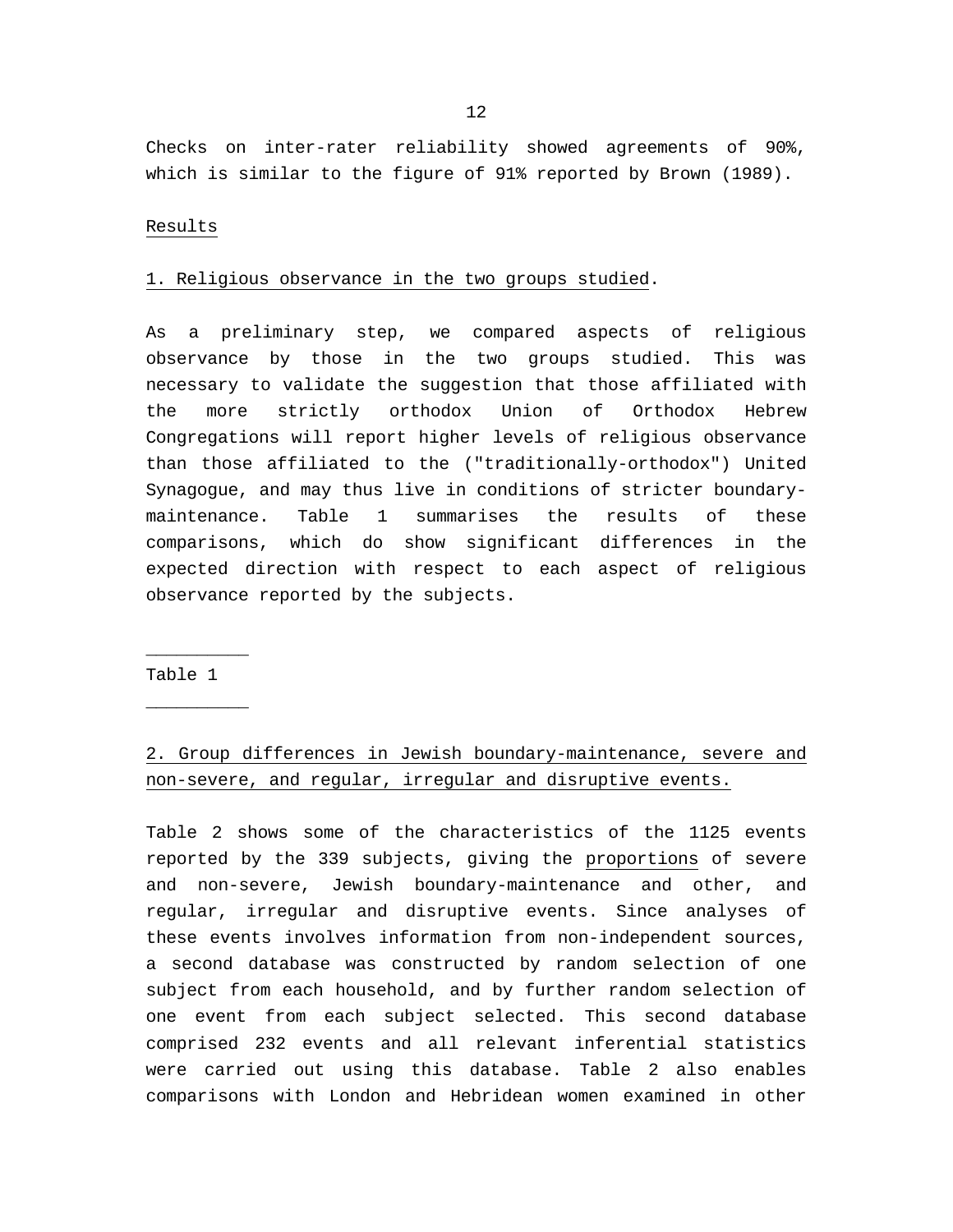studies (Gaminde et al reported rates of regular, irregular and disruptive events for severe events only, so have not been included in table 2). In spite of procedural differences in reaching subjects, it should be noted that all the samples represented in table 2 and elsewhere are believed to be representative of the communities studied.

## Table 2

 $\overline{\phantom{a}}$  , where  $\overline{\phantom{a}}$ 

 $\overline{\phantom{a}}$  , where  $\overline{\phantom{a}}$ 

Jewish boundary-maintenance events were as expected relatively more likely among the strictly-orthodox-Jews than among the traditionally-orthodox  $(X^2=16.55, p=.000)$ . Similar proportions of events were severe among the two groups of Jews studied, and these proportions (of the order of 15%) were similar to those among London and Hebridean women described by the Brown, Harris and Prudo group.

Note that these proportions of the order of 15% are the proportions of all events reported; the proportion of subjects reporting at least one severe event in the year prior to interview was 24% (80/339). This is intermediate between the percentages reported for urban/non-traditional groups of women of 31% (London) and 32% (Bilbao), and those reported for rural/traditional groups of women (21% - Hebrides; 16% and 10% suburban and rural Basque)(Gaminde et al).

Both groups of Jews resembled the Hebridean women reported by Prudo et al with respect to proportions of irregular and disruptive events. Both groups of Jews differed from the London women reported by Brown & Prudo (1981) and Prudo et al: the Jewish groups had higher rates and proportions of regular events and lower rates and proportions of irregular and disruptive events.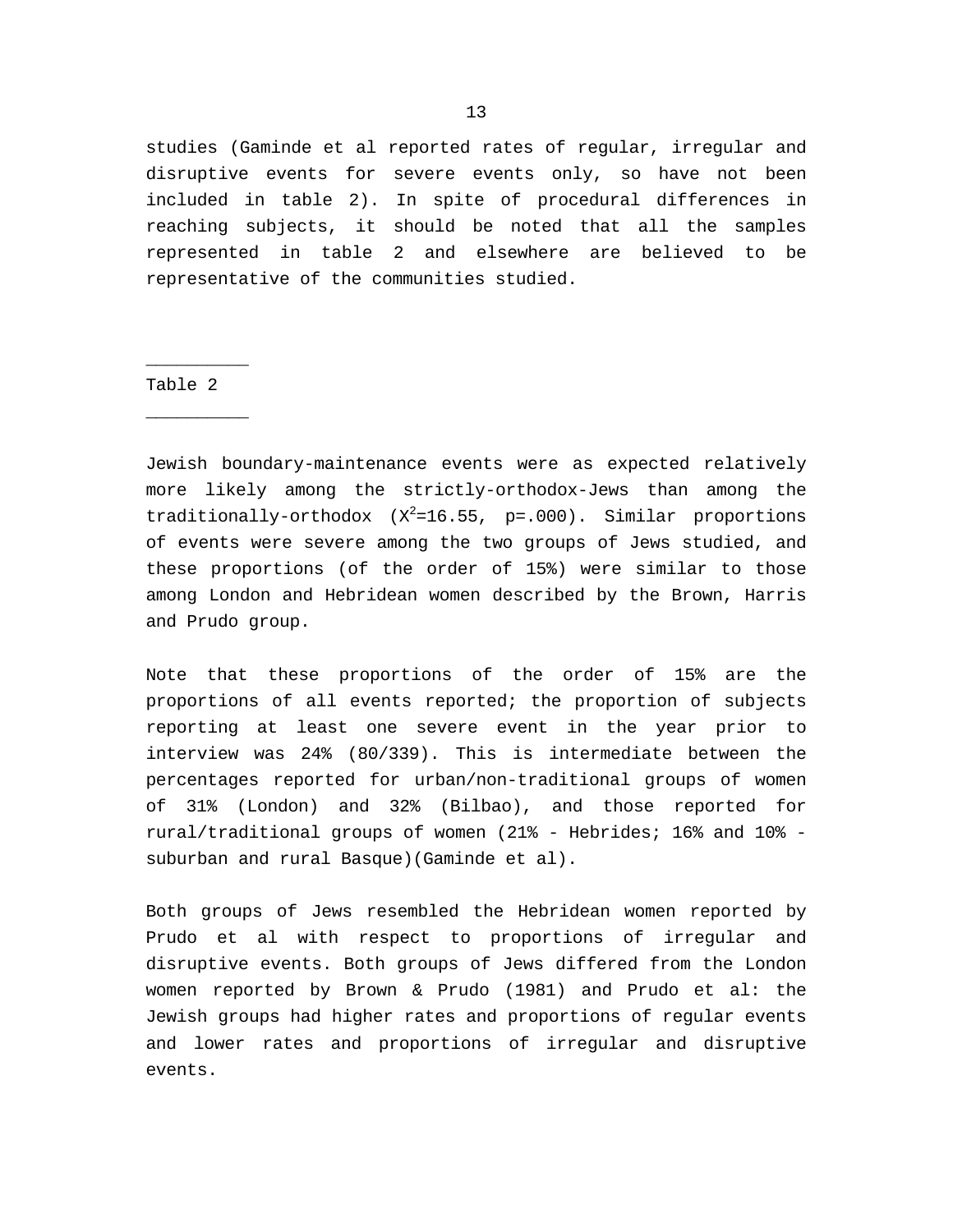Analyses of gender differences in proportions of Jewish boundary-maintenance and severe events showed no other significant gender differences.

A separate analysis examined rates (rather than proportions) of different types of events. These analyses are not shown in detail, since their upshot is similar to that reflected in table 2. There were no striking gender differences apparent, with the exception that among the strictly-orthodox, the men had somewhat lower rates of regular events and somewhat higher rates of irregular and disruptive events than the women. This appears to reflect strictly-orthodox norms regarding gender-appropriate relations with the "outside" world, in which men are relatively more likely to be involved especially with regard to making a livelihood for their families, while women are relatively more involved in running their (usually very large) households.

As stated, direct comparison with Gaminde et al's data was not possible, since these authors reported severe events only, but Gaminde et al's figures do show lower rates of irregular and disruptive severe events in the more traditional and rural of the Basque communities studied.

# 3. Inter-relations between Jewish boundary-maintenance and other aspects of stress.

Table 3 shows the proportions of Jewish boundary-maintenance events which were severe and non-severe, and which were regular, irregular and disruptive. (Table 3 is derived from the database of 232 independent events, one from each household studied, selected randomly).

Table 3

 $\overline{\phantom{a}}$  , where  $\overline{\phantom{a}}$ 

 $\overline{\phantom{a}}$  , where  $\overline{\phantom{a}}$ 

No consistent relationships appear in the data in table 3. Other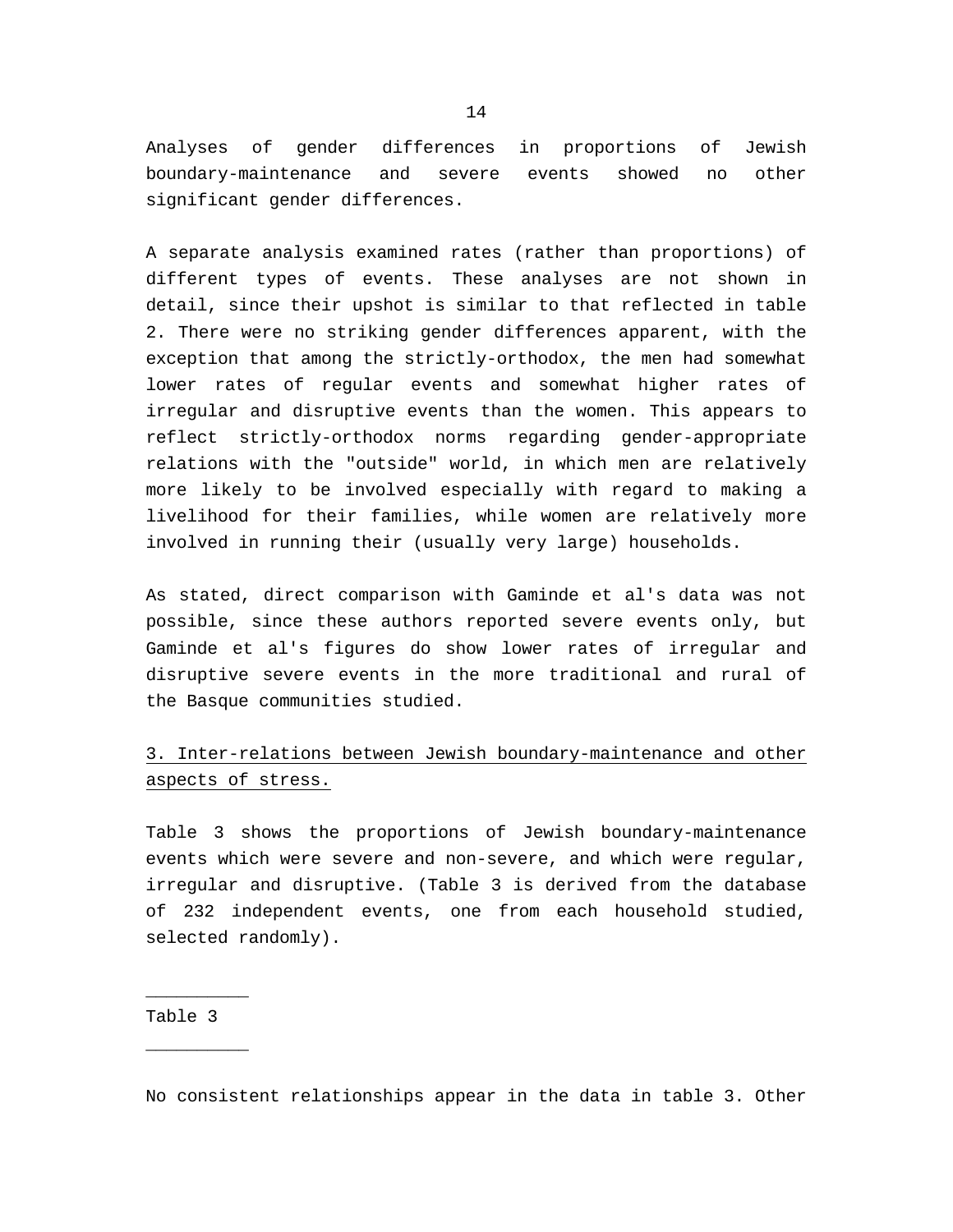analyses however showed that:

1. Jewish boundary-maintenance events were less severe in longterm contextual threat ratings (mean=3.65 on the 1-4 scale described above, where 1 lower number indicates a higher degree of threat) than other events (mean=3.33, 2-tailed t=2.66,  $p = .009$ ;

2. Jewish boundary-maintenance events were also less severe on short-term contextual threat (mean=3.13) than other events (mean=2.58, 2-tailed t=3.88, p=.000);

Thus there was partial support for the conclusion that boundarymaintenance events were less threatening than other events, but table 3 suggests that the effects were not striking.

### 4. Depression.

In this section we examine one mental health corollary of the social conditions studied: case depression. The relationship between case depression and contextual threat was shown among those interviewed in Loewenthal et al (in press). This follows many other reports of a similar relationship among other groups of people (Brown & Harris, 1978, 1989; Lora & Fava, 1992; Gaminde et al). Table 4 shows the striking relationship between case depression and the occurrence of irregular and disruptive events. A loglinear analysis (following West, 1991) examined the relations between case depression as an outcome, and the three aspects of stress examined in this study: Jewish boundary maintenance, contextual threat and regularity-irregularitydisruptiveness. (The contextual threat measure was whether the subject had experienced at least one "provoking agent" (either a severe event as defined in this paper, or a major difficulty), prior to the onset of any depression). The relationship between irregular and disruptive events and case depression was again significant (partial  $X^2=7.00$ , p=.030) (with other factors controlled), but Jewish boundary-maintenance and provoking agent did not relate significantly to case depression.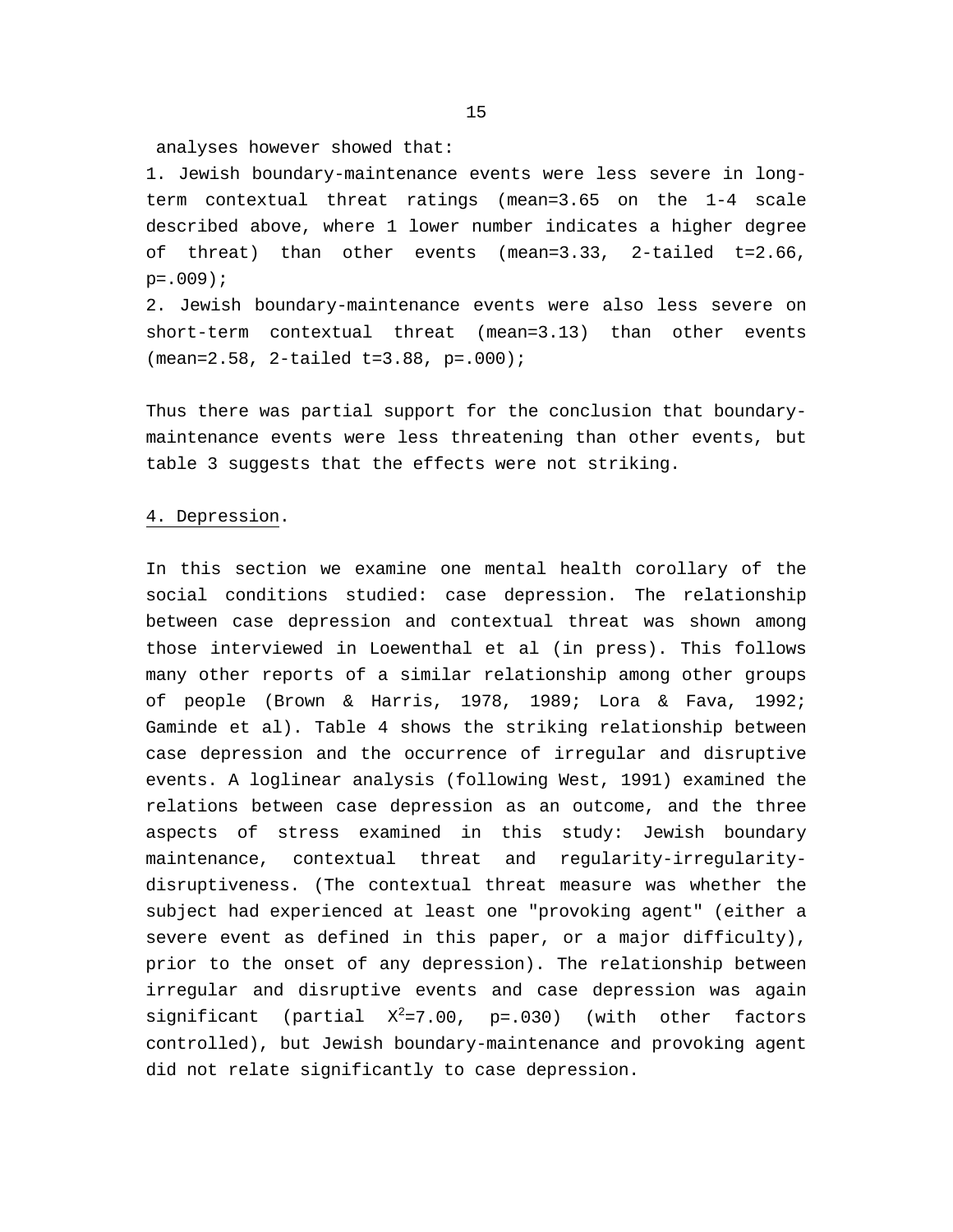Table 4

 $\overline{\phantom{a}}$  , where  $\overline{\phantom{a}}$ 

 $\overline{\phantom{a}}$  , where  $\overline{\phantom{a}}$ 

The striking effect is that irregularity-disruptiveness was more strongly associated with case depression than the contextual threat measure. Both measures are associated  $(X^2=23.92, p=.000)$ but their separate relations with depression come as something of a surprise, possibly suggesting that at least some of the effects of contextual threat may operate only via their association with disruptiveness, whose effects in turn may depend on cognitive processes to do with issues such as control, helplessness, and hope. This finding deserves investigation in further work, and may be related to a recent suggestion by Brown, Harris & Hepworth (1995) that the crucial depressogenic agents of loss are those involving humiliation and/or entrapment.

Given that conditions of high boundary-maintenance may also involve relatively lower rates of irregular and disruptive events, it would be expected that (other things being equal), lower prevalence of depression may go along with conditions of higher boundary-maintenance. Table 5 compares prevalence of onset case depression in the year prior to interview, among subjects in the present study, with prevalence from Brown & Harris (1978) and Brown & Prudo's (1981) (table 5).

## Table 5

 $\overline{\phantom{a}}$  , where  $\overline{\phantom{a}}$ 

 $\overline{\phantom{a}}$  , where  $\overline{\phantom{a}}$ 

The two groups in the current study were suggested to differ in the extent of boundary-maintenance, but table 5 shows that they do not differ in prevalence of onset case depression. Table 5 however shows resemblance in prevalence of onset case depression between the Jews in the present study, and Hebridean churchgoing women. Prevalence of onset case depression were much lower in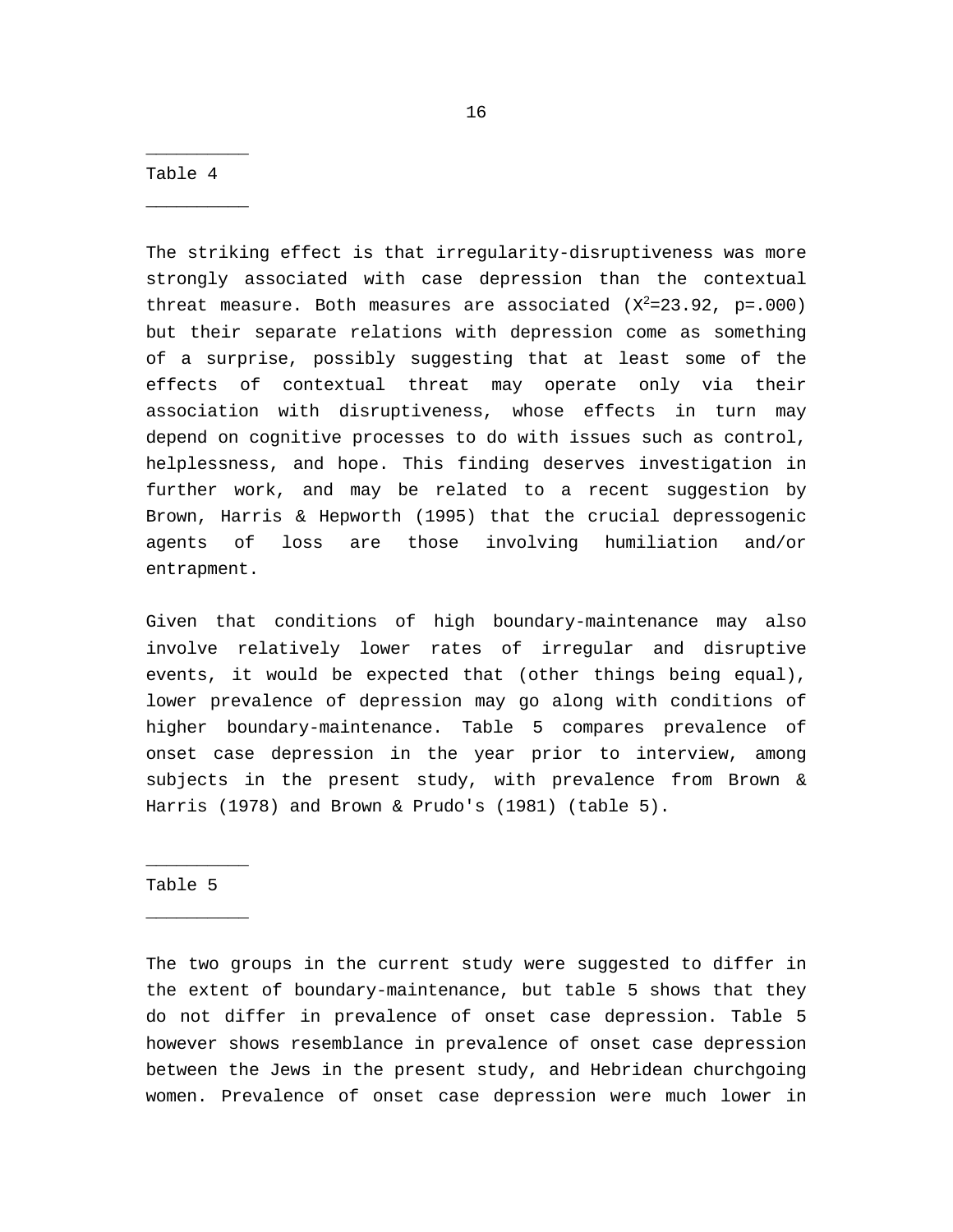these latter three groups than in groups in which boundarymaintenance may have been lower: non-churchgoing Hebridean women, and Camberwell women.

## Discussion and conclusions

This paper dealt with Jewish boundary-maintenance events, and compared the proportions of such events among strictly and traditionally orthodox Jews. Proportions of severe events, and proportions and rates of regular, irregular and disruptive events were also examined, and comparisons were made with groups studied by other researchers. The findings show, first that boundary maintenance events were indeed higher among the more religiously-orthodox-affiliated group, and among whom religious observance was indeed reported to be higher. It is suggested on the basis of Prudo et al that conditions of higher boundarymaintenance would be associated with higher rates and proportions of regular events, and lower rates and proportions of irregular and disruptive events. Generally, the analyses supported this expectation. Boundary-maintenance events themselves were somewhat less severe, though not less likely to be irregular or disruptive than other events. Finally, depression was shown to be unrelated to boundary-maintenance events, and was also unrelated to contextual threat when the effects of irregularity-disruption were controlled. Depression was however strongly related to irregular and disruptive events, which were more likely in conditions of low/no boundarymaintenance.

It is suggested that boundary-maintenance in itself involves a large number of activities and events giving a life-style which may be characteristically busy and purposeful: regulated and non-anomic in Durkheim's terms. Though stressful, the stress is not depressogenic. High boundary-maintenance was associated with lower proportions and rates of depressogenic (irregular and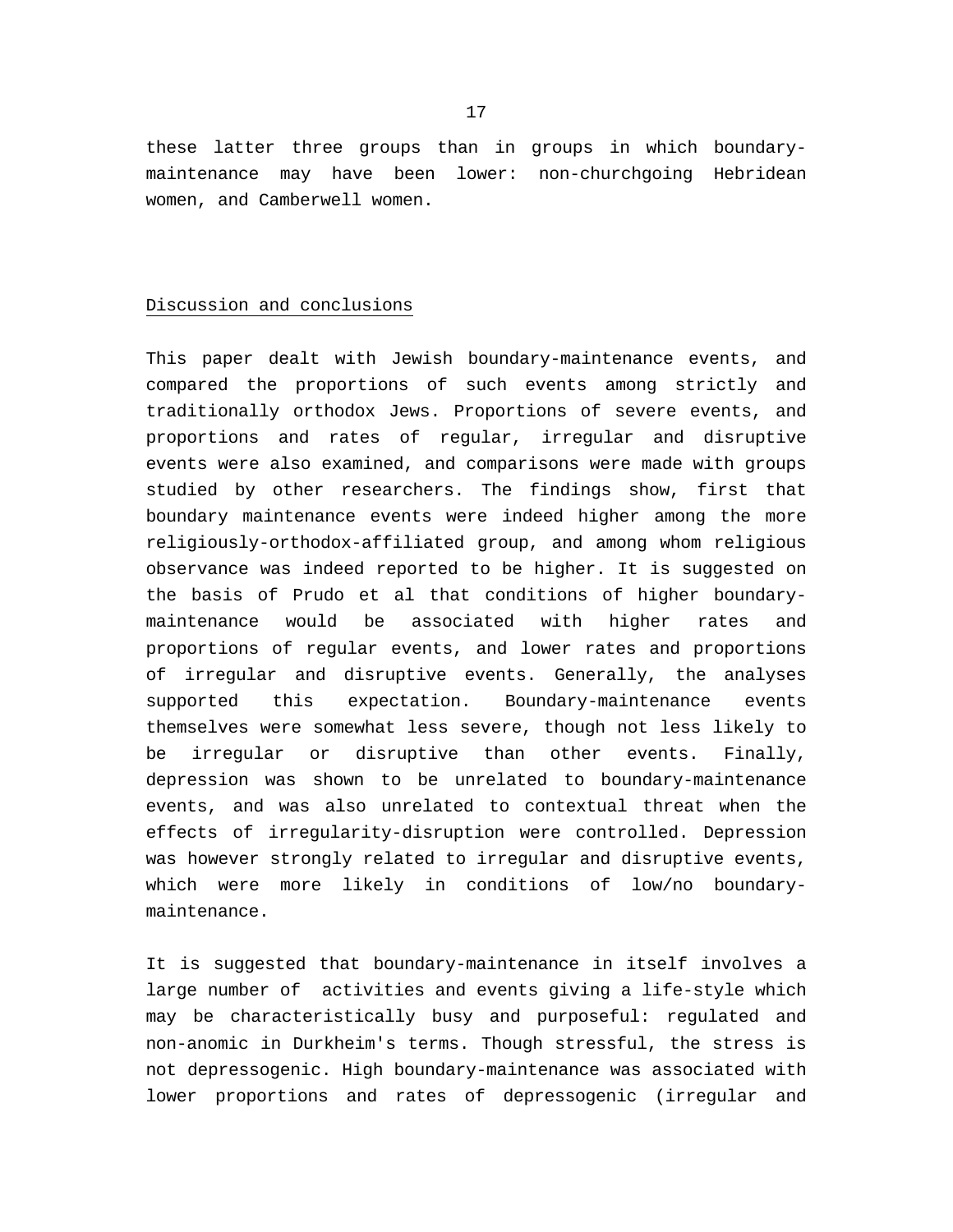disruptive) events (though boundary-maintenance events in themselves are not always less likely to be irregular or disruptive). This accords with other work showing lower rates of irregular and disruptive events in conditions of higher integration with a traditional lifestyle (Prudo et al; Gaminde et al). Our analyses show that it may be irregularity and disruptiveness which predict depression rather than contextual threat.

This conclusion may be enriched by a consideration of Brown et al's (1995) recent suggestion that humiliation and entrapment are the crucial depressogenic aspects of loss: depressogenic events are those which attack self-esteem, rank, or value especially in relation to core roles, and from which there is no escape. It is very likely that regular events are those which do not entail humiliation or entrapment, indeed are events may maintain or enhance self-esteem, rank and value. Although in this study events were not coded for humiliation/entrapment, the overlapping meaning of humiliation/entrapment and irregularity/disruptiveness suggest converging conclusions from our analysis with those of Brown, Harris & Hepworth.

The findings suggest that where variations in boundarymaintenance are associated with variations in prevalence of depression, this effect is at least partly the result of the impact of boundary-maintenance on the quality of stress, especially the decreased likelihood of irregular and disruptive events.

The analyses suggest further possibilities for understanding issues to do with culture and mental disorder, such as the question of by what means religion may be associated with lower prevalence of depression (Loewenthal, 1995). The findings underscore the importance of taking into account social organisation and social integration in understanding issues relating to religion, minority group status and mental health.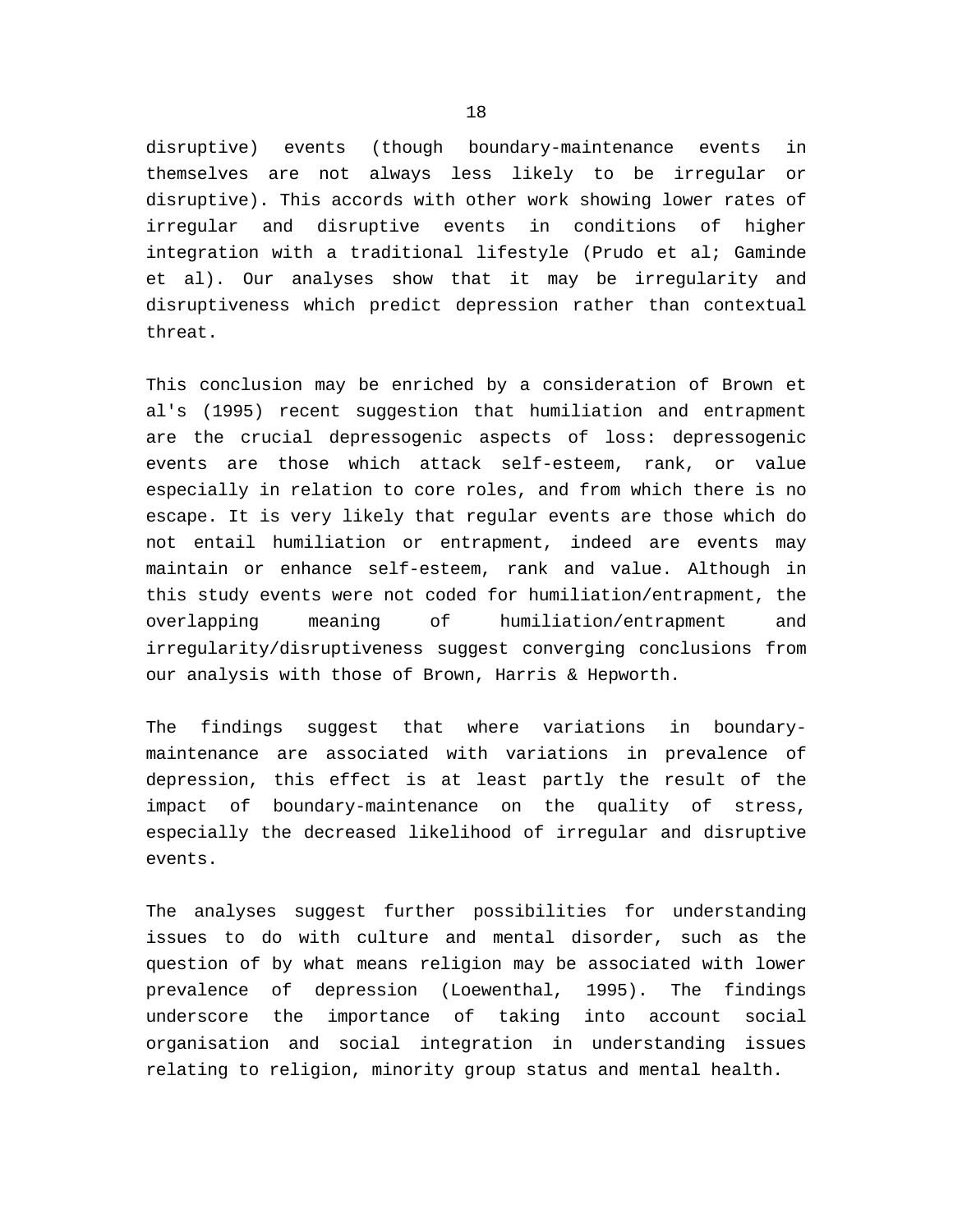#### Acknowledgements

This research was supported by a project grant from the Economic and Research Council (R000232831). The authors are particularly grateful to Tirril Harris (Medical Research Council Unit, Social Policy Department, Royal Holloway University of London) for her untiring interest and input, to Professor Chris Brewin (Psychology Department, Royal Holloway), and to two anonymous referees for comments on an earlier draft of this paper, to Rosemary Westley (Psychology Department, Royal Holloway) for her advice and support on many aspects of project management, to many rabbis and other communal leaders in the Jewish community for advice, interest and help, and to the subjects who gave their time to be interviewed.

#### References

Brown GW, Harris TO (1978) The Social Origins of Depression. Tavistock Press, London.

Brown GW, Harris TO (eds) (1989) Life Events and Illness. Unwin Hyman, London.

Brown GW, Harris TO, Hepworth C (1993) Loss, humiliation and entrapment among women developing depression: a patient and nonpatient comparison. Psychol Med 25:7-21.

Brown GW, Prudo R (1981) Psychiatric disorder in a rural and in an urban population: 1. Aetiology of depression. Psychol Med 11:581-599.

Douglas M (1966) Purity and Danger. Routledge & Kegan Paul, London

Durkheim E (1933) The Division of Labour in Society. (Trans G Simpson) MacMillan, New York.

Durkheim E (1951) Suicide. (Trans JJ Spaulding, G.Simpson) Free Press, Glencoe, Illinois.

English HB, English AC (1958) A Comprehensive Dictionary of Psychological and Psychoanalytical Terms. Longmans, New York. Green & Co.

Gaminde I, Uria M, Padro D, Querejeta I, Ozamiz A (1993) Depression in three populations in the Basque country - a comparison with Britain. Soc Psychiat Psychiat Epidemiol 28:243- 251.

Jelen TG (1990) Ageing and boundary maintenance among American Evangelicals. Rev Rel Res 31:268-279.

Katzir Y (1982) Preservation of Jewish ethnic identity in Yemen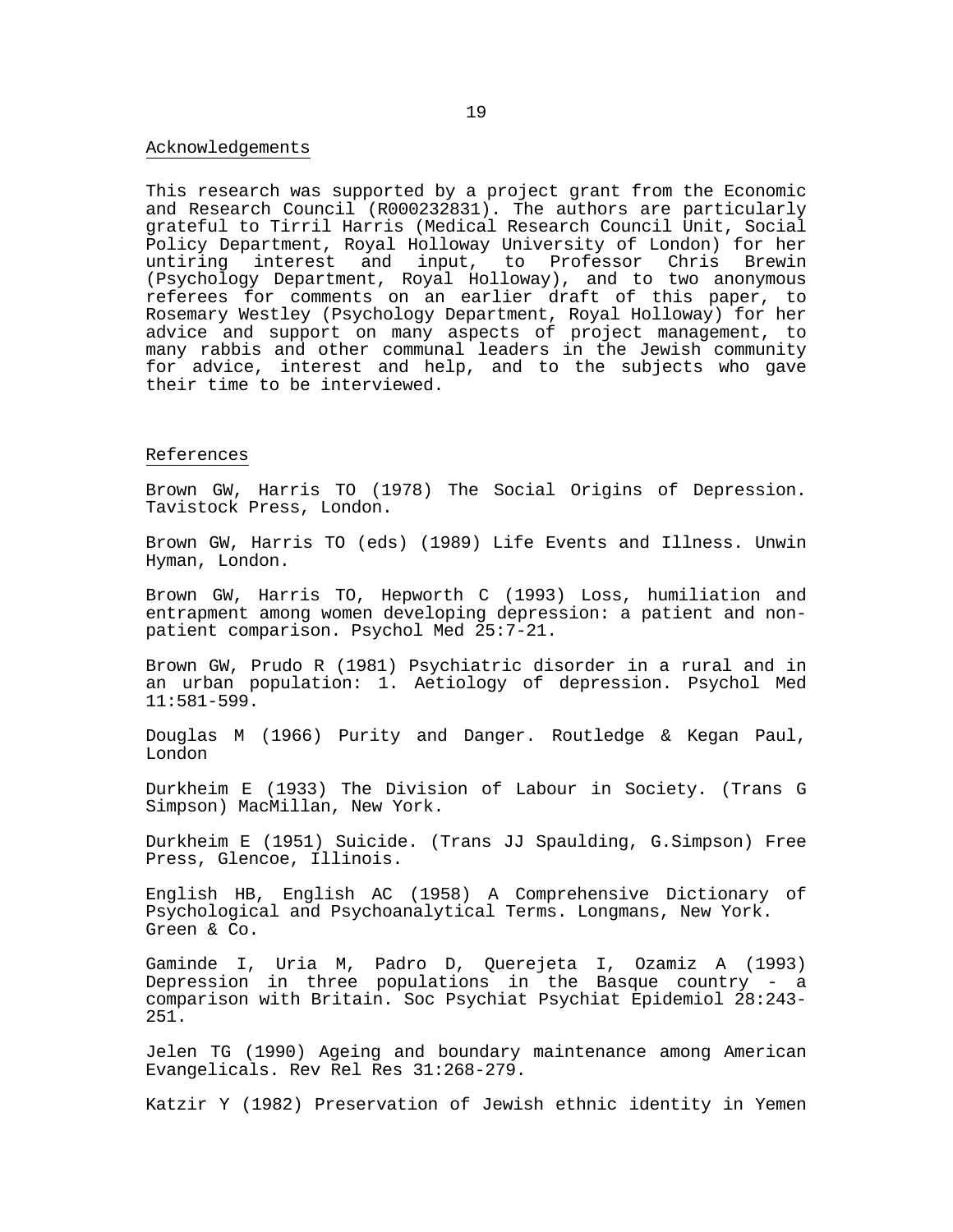segregation and integration as boundary maintenance mechanisms. Comp Studs Soc Hist 264-279.

Kosmin BA, Levy C (1983) Jewish Identity in an Anglo-Jewish Community. Research Unit Board of Deputies of British Jews, London.

Levi-Strauss C (1963) Structural Anthropology. (Trans C Jacobson, BG Schoepf) Basic Books, New York.

Loewenthal KM (1995) Religion and Mental Health. Chapman & Hall, London.

Loewenthal KM, Goldblatt V, Amos V, Mullarkey S. (1993) Some correlates of distress in Anglo-Jewish women. In L Brown (ed) Religion, Personality and Mental Health. Springer-Verlag, New York.

Loewenthal K, Goldblatt V, Gorton T, Lubitsch G, Bicknell H, Fellowes D, Sowden A (1995) Gender and depression in Anglo-Jewry. Psychol Med 25:1051-1063.

Lora A, Fava E (1992) Provoking agents, vulnerability factors and depression in an Italian setting: A replication of Brown and Harris's model. J Aff Disord 24:227-235.

Martin B (1981) A Sociology of Contemporary Cultural Change. Blackwell, Oxford.

Pescosolido B, Georgiana S (1989) Durkheim, suicide and religion. Am Soc Rev 54:33-48.

Prudo R, Harris T, Brown GW (1984) Psychiatric disorder in a rural and in an urban population: 3. Social integration and the morphology of affective disorder. Psychol Med 14:327-345.

Sivin N (1991) Science, religion and boundary maintenance. Contemp Soc 20:526-530.

Stack S (1992) Religiosity, depression and suicide. In J Schumaker (ed) Religion and Mental Health. Oxford University Press, Oxford.

Turner V (1969) The Ritual Process: Structure and Anti-Structure. Routledge & Kegan Paul, London.

Waterman S, Kosmin BA (1986) British Jewry in the Eighties. Research Unit Board of Deputies of British Jews, London.

West R (1991) Computing for psychologists. Harwood Academic Publishers, Chur.

Wing JK, Cooper JE, Sartorius N (1974) The Measurement and Classification of Psychiatric Symptoms. Cambridge University Press, London.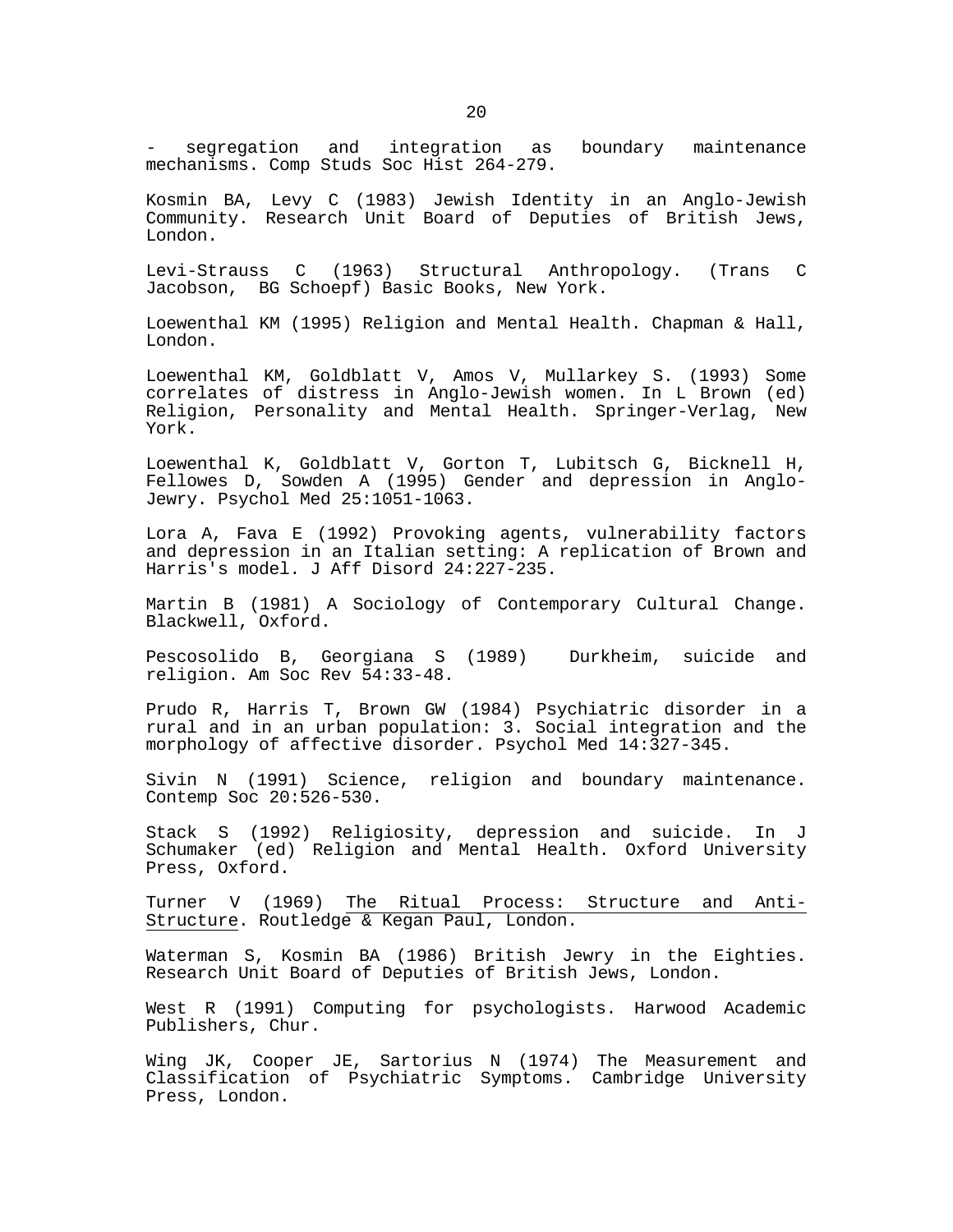Worsley P (1970) Introducing Sociology. Penguin, Harmondsworth, Middlesex. Table 1. Comparison of Strictly and Traditionally-Orthodox subjects with respect to reported religious observance (all means are on a scale from 1=fully observed to 4=never observed).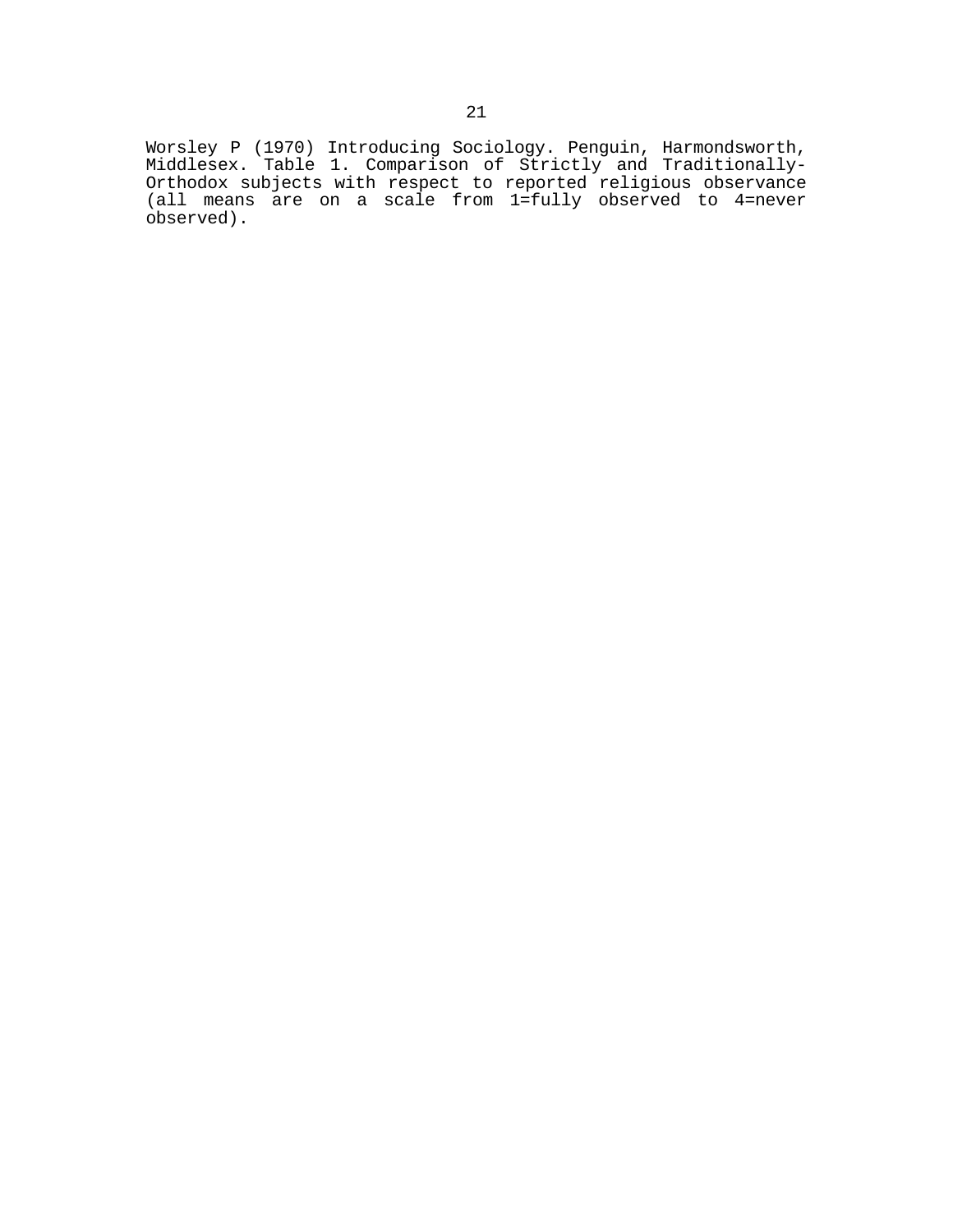|                                          | Strictly<br>Orthodox | Tradit-<br>ionally<br>Orthodox | All         | t     | Signi-<br>ficance<br>of t |
|------------------------------------------|----------------------|--------------------------------|-------------|-------|---------------------------|
| N                                        | 179                  | 160                            | 339         |       |                           |
| Prayer/<br>Syna-gogue                    | 1.83                 | 2.61                           | 2.21        | 8.81  | $p = .000$                |
|                                          | $sd = 0.85$          | $sd = 0.76$                    | $sd = 0.90$ |       |                           |
| Relig-ious<br>study                      | 2.08                 | 3.51                           | 2.77        | 12.41 | $p = .000$                |
|                                          | $sd=1.19$            | $sd = 0.84$                    | $sd=1.26$   |       |                           |
| Attend-<br>ance at<br>public<br>study    | 2.36                 | 3.36                           | 2.83        | 8.96  | $p = .000$                |
|                                          | $sd = 1.10$          | $sd = 0.85$                    | $sd=1.11$   |       |                           |
| Obser-<br>vance<br>оf<br>dietary<br>laws | 1.01                 | 1.55                           | 1.27        | 7.94  | $p = .000$                |
|                                          | $sd = 0.15$          | $sd = 0.85$                    | $sd = 0.65$ |       |                           |
| Sabbath<br>obser-<br>vance               | 1.02                 | 1.73                           | 1.36        | 10.16 | $p = .000$                |
|                                          | $sd = 0.17$          | $sd = 0.87$                    | $sd = 0.71$ |       |                           |
| Festival<br>obser-<br>vance              | 1.01                 | 1.36                           | 1.18        | 6.66  | $p = .000$                |
|                                          | $sd = 0.15$          | 0.64                           | $sd = 0.49$ |       |                           |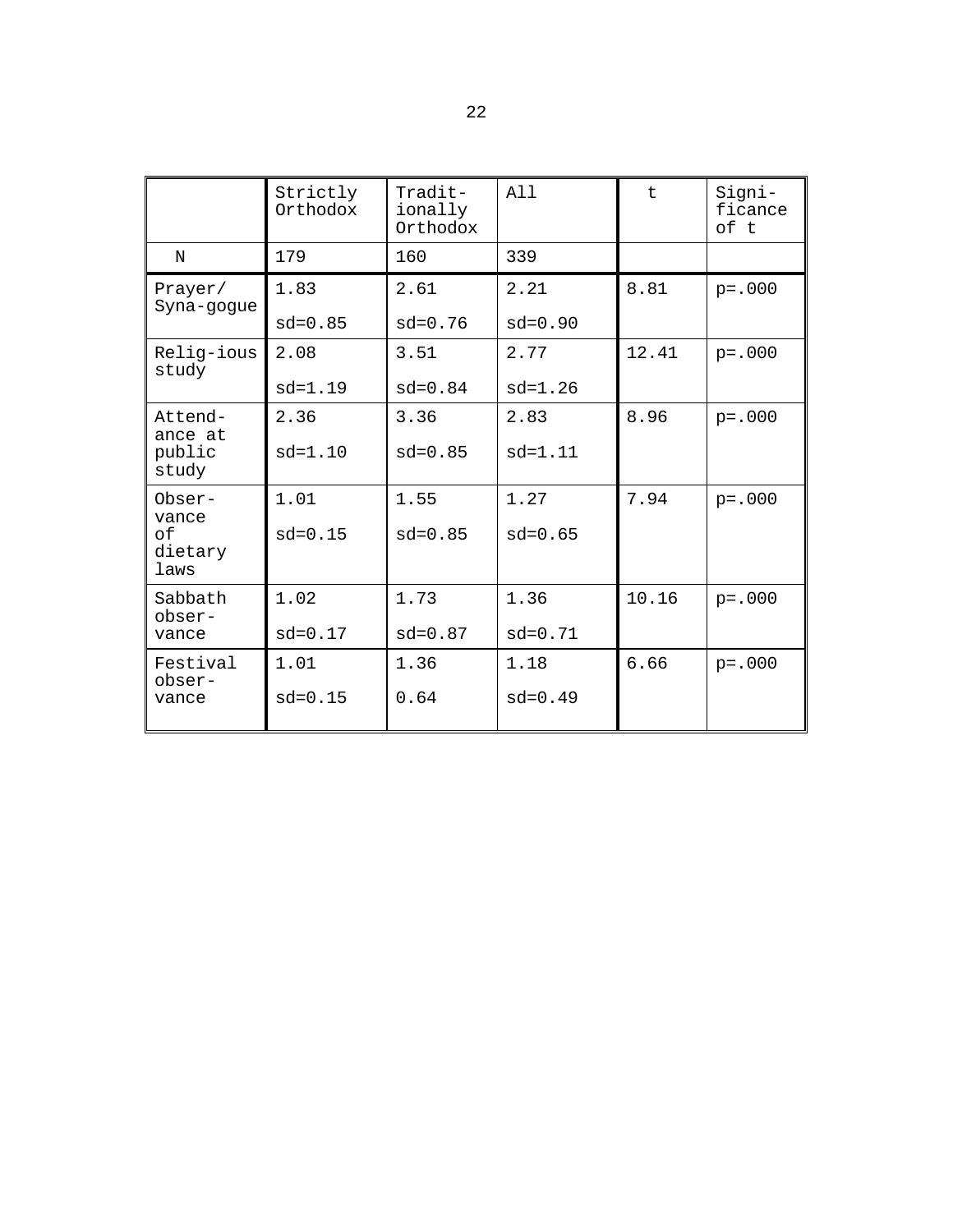|                                                                            | Severe       | Not<br>severe     | Jewish       | Not<br>Jewish | Regu-<br>lar          | Irreg<br>-ular | $Dis-$<br>rupt-<br>ive  |
|----------------------------------------------------------------------------|--------------|-------------------|--------------|---------------|-----------------------|----------------|-------------------------|
| All<br>events<br>n=1125                                                    | 17%          | 83%               | 26%          | 74%           | 62%                   | 36%            | $2\,$                   |
|                                                                            | 190/<br>1100 | 910/<br>1100      | 280/<br>1067 | 787/<br>1067  | 662/<br>1067          | 388/<br>1067   | 17/<br>1067             |
| Events<br>(inde-<br>pendent<br>sources)<br>$***$                           | 14%          | 86%               | 33%          | 67%           | 57%                   | 39%            | 4%                      |
|                                                                            | 31/<br>221   | 190/<br>221       | 70/<br>210   | 140/<br>210   | 120/<br>210           | 81/<br>210     | 9/<br>210               |
| $n = 232$                                                                  |              |                   |              |               |                       |                |                         |
| Events<br>(inde-<br>pendent)<br>among<br>strictly-<br>orthodox             | 15%          | 85%               | 44%          | 56%           | 65%                   | 31%            | 5 <sup>°</sup>          |
|                                                                            | 18/<br>120   | 102/<br>120       | 55/<br>124   | 69/<br>124    | 80/<br>124            | 38/<br>124     | 6/<br>124               |
| Events<br>$(inde-$<br>pendent)<br>among<br>tradit-<br>ionally-<br>orthodox | 13%          | 87%               | 17%          | 83%           | 46%                   | 50%            | 4%                      |
|                                                                            | 13/<br>101   | 88/<br>101        | 15/<br>86    | 71/<br>86     | 40/<br>86             | 43/<br>86      | 3/<br>86                |
| London<br>women                                                            | $168*^{1}$   | $848*^{1}$        |              |               | $43$ $*$ <sup>3</sup> | $438*^{3}$     | $13$ % $*$ <sup>3</sup> |
|                                                                            | 225/<br>1400 | 1175/<br>1400     |              |               | 127/<br>292           | 126/<br>292    | 39/<br>292              |
| Hebridean<br>women                                                         | $148*^{2}$   | $86\frac{1}{8}*2$ |              |               | $53$ $*$ <sup>4</sup> | $448^{4}$      | $28*^4$                 |
|                                                                            | 59/          | 357/              |              |               | 111/                  | 93/            | 5/                      |

Table 2. Proportions of different types of events

\*\* These 232 events from independent sources were obtained by random selection of one subject per household, and one event per subject.

209

209

209

\*1 London women (Camberwell community sample. Brown & Prudo, 1981)

\*2 Hebridean women (Lewis community sample. Brown & Prudo, 1981)

416

416

\*3 London women (Camberwell community sample. Prudo, Harris & Brown, 1984)

\*4 Hebridean women (Lewis community sample. Prudo, Harris & Brown, 1984).

 $\texttt{X}^2$  (using events from independent sources for the Jewish sample) showed the following effects of group: Severe events: no significant effects; Jewish boundary-maintenance events: significant differences between strictly and traditionally-orthodox (16.55, p=.000);